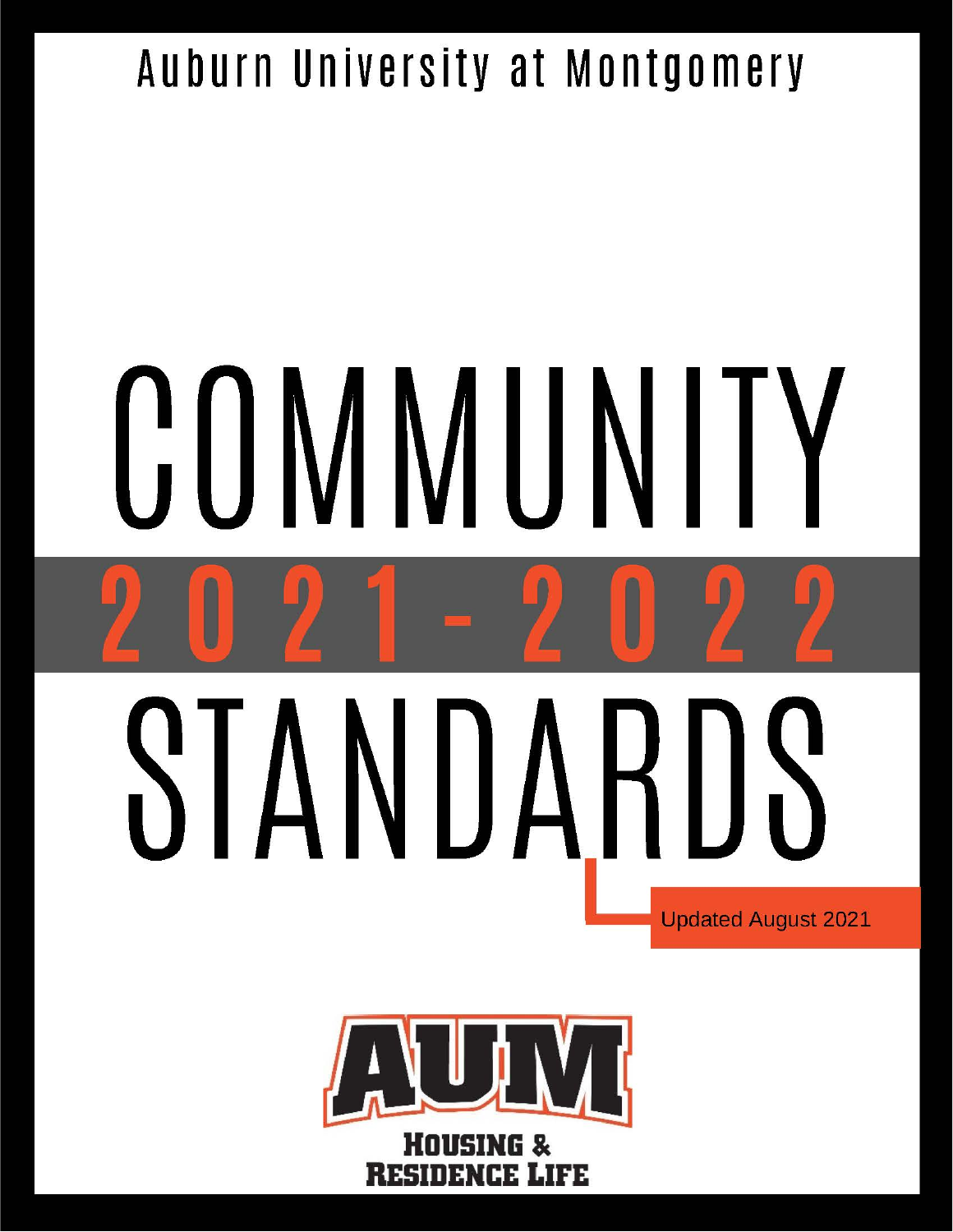# <span id="page-1-0"></span>**TABLE OF CONTENTS**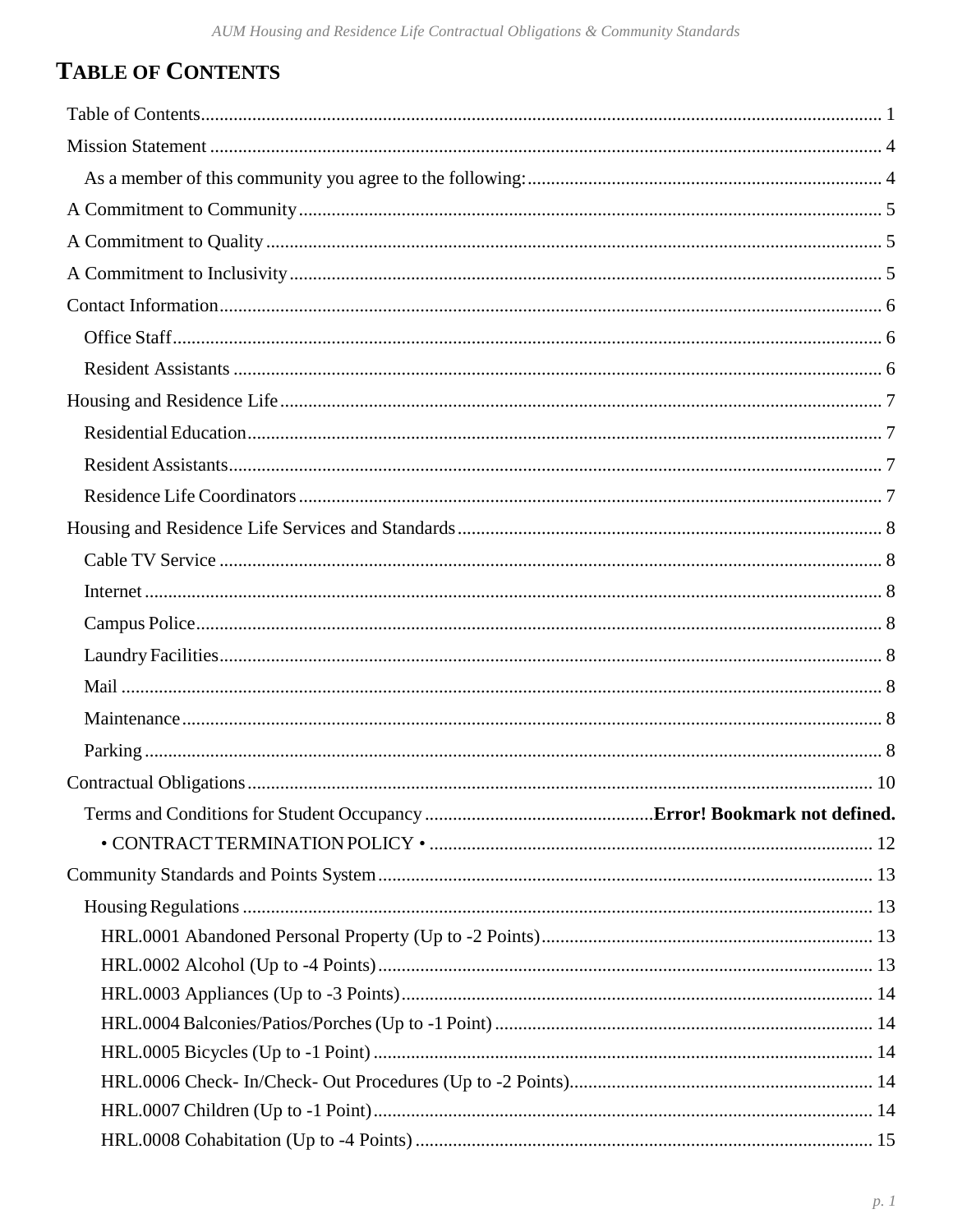| HRL.0022 Illegal Drugs, Paraphernalia, or Suspicion of Drug Distribution or Usage (-12 Points) 18 |  |
|---------------------------------------------------------------------------------------------------|--|
|                                                                                                   |  |
|                                                                                                   |  |
|                                                                                                   |  |
|                                                                                                   |  |
|                                                                                                   |  |
|                                                                                                   |  |
|                                                                                                   |  |
|                                                                                                   |  |
|                                                                                                   |  |
|                                                                                                   |  |
|                                                                                                   |  |
|                                                                                                   |  |
|                                                                                                   |  |
|                                                                                                   |  |
|                                                                                                   |  |
|                                                                                                   |  |
|                                                                                                   |  |
|                                                                                                   |  |
|                                                                                                   |  |
|                                                                                                   |  |
|                                                                                                   |  |
|                                                                                                   |  |
|                                                                                                   |  |
|                                                                                                   |  |
|                                                                                                   |  |
|                                                                                                   |  |
|                                                                                                   |  |
|                                                                                                   |  |
|                                                                                                   |  |
|                                                                                                   |  |
|                                                                                                   |  |
|                                                                                                   |  |
|                                                                                                   |  |
|                                                                                                   |  |
|                                                                                                   |  |
|                                                                                                   |  |
|                                                                                                   |  |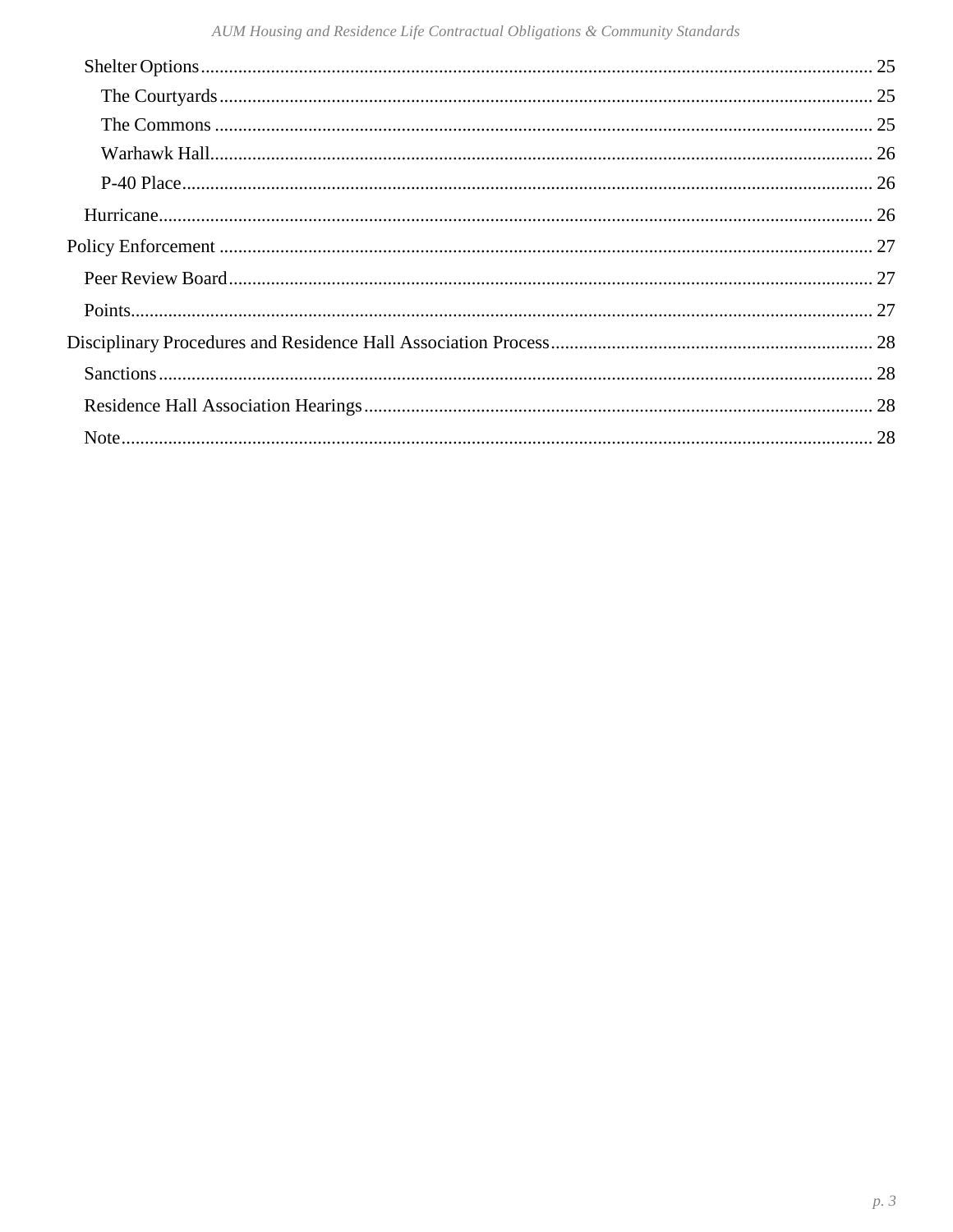# <span id="page-4-0"></span>**MISSION STATEMENT**

The mission of the AUM Department of Housing and Residence Life is to serve as an integral part of the educational program and academic support services of the University consistent with the mission statement for the University and the Division of Campus Services. This includes:

- 1. Providing reasonably priced living environments which are clean, attractive, well-maintained, safe and comfortable.
- 2. Providing a learning environment and related academic/educational programs that support the educational goals of the students and the University and providing growth and development opportunities for students.
- 3. Providing extracurricular programs and opportunities for student involvement that promote selfdevelopment, enhancement of campus life and the collegiate experience.

Housing and Residence Life is dedicated to the integrity and personal growth of everyone. Choosing to join the community obligates each resident to make positive contributions to the community and to abide by a code of behavior.

#### <span id="page-4-1"></span>**As a member of this community you agree to the following:**

- *I will respect the dignity of all people. I will not demean individuals or groups by teasing, ridiculing, insulting, intimidating, harassing or discriminating. I will strive to learn from differences in people, ideas and opinions.*
- *I will strive for personal integrity and academic achievement. In all areas of my life, I will eliminate the practice of deceit, plagiarism, lying or disloyalty.*
- *I will demonstrate concern for others, their feelings and their need for conditions which support their work and development.*
- *I will respect the rights and property of others.*
- *I will do all in my power to see that the residential community is kept clean and attractive, knowing that such an environment is essential to both physical and mental health.*
- *I will challenge all the members of the community to abide by these fundamental expectations and will confront those who violate them in an appropriate manner.*
- *I will uphold the Community Standards.*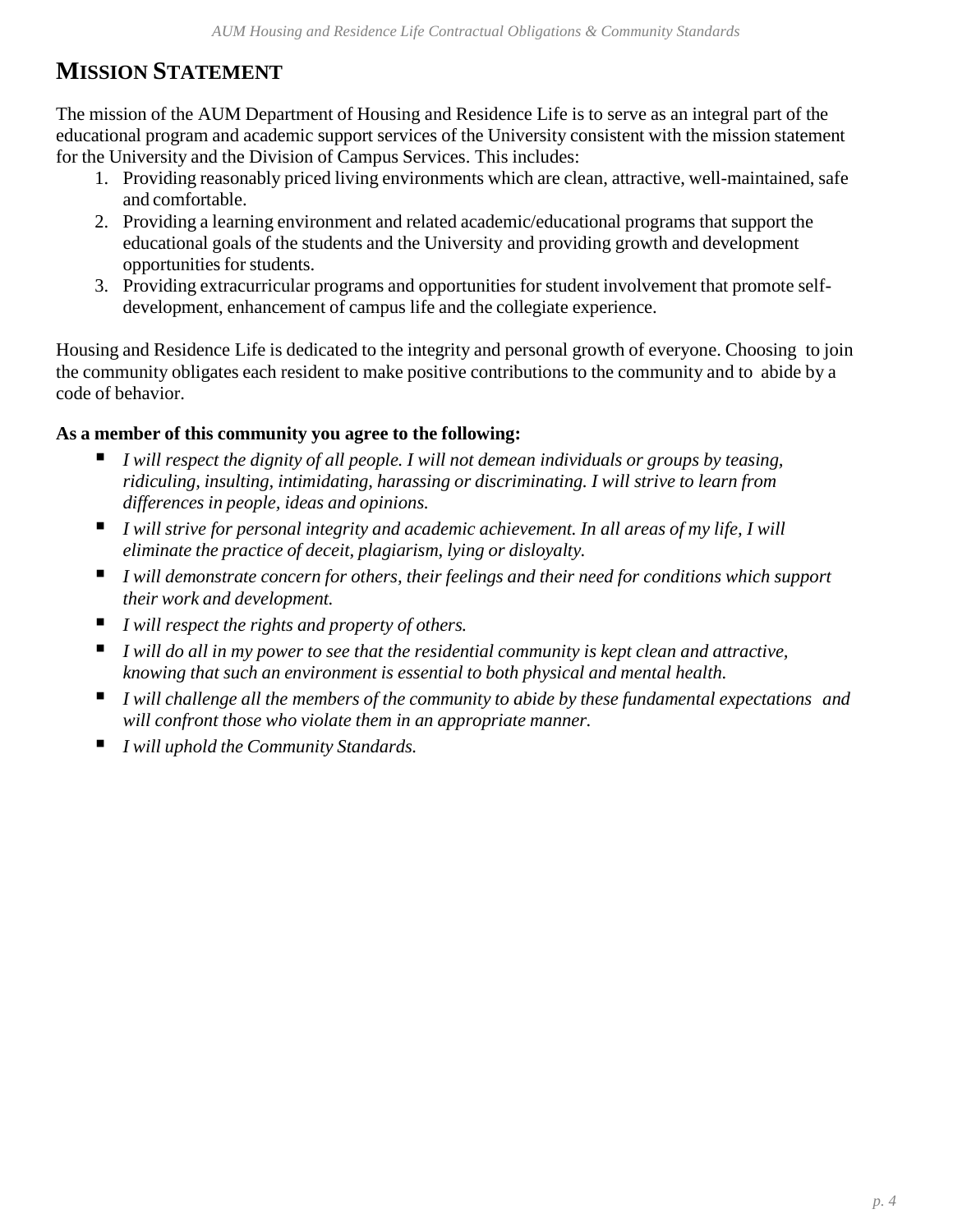# <span id="page-5-0"></span>**A COMMITMENT TO COMMUNITY**

The Department of Housing and Residence Life welcomes you to Auburn University at Montgomery. We hope your stay with us will be a rewarding time, full of memorable experiences. We invite you to actively participate in residence life and urge you to read the important information contained in these pages.

# <span id="page-5-1"></span>**A COMMITMENT TO QUALITY**

The department of Housing and Residence Life exists to intentionally facilitate the personal and academic growth of its residents by providing the following:

- Activities which address academic success, personal growth, diversity, wellness, and social interaction.
- Facilities that satisfy students' basic needs and allow them to live in comfortable surroundings that are conducive to the pursuit of academic excellence.
- Opportunities that enable students to assume leadership roles, participate in community service projects, develop awareness of responsible community living, and realize the impact of their behavior on others.
- Staff who are supportive of and responsive to residents and who enhance the residents' educational experience and personal growth.

# <span id="page-5-2"></span>**A COMMITMENT TO INCLUSIVITY**

AUM Housing is accessible to all persons. If you have a disability that might require special services or assistance, please contact the AUM Housing and Residence Life Office at 334-244-3296.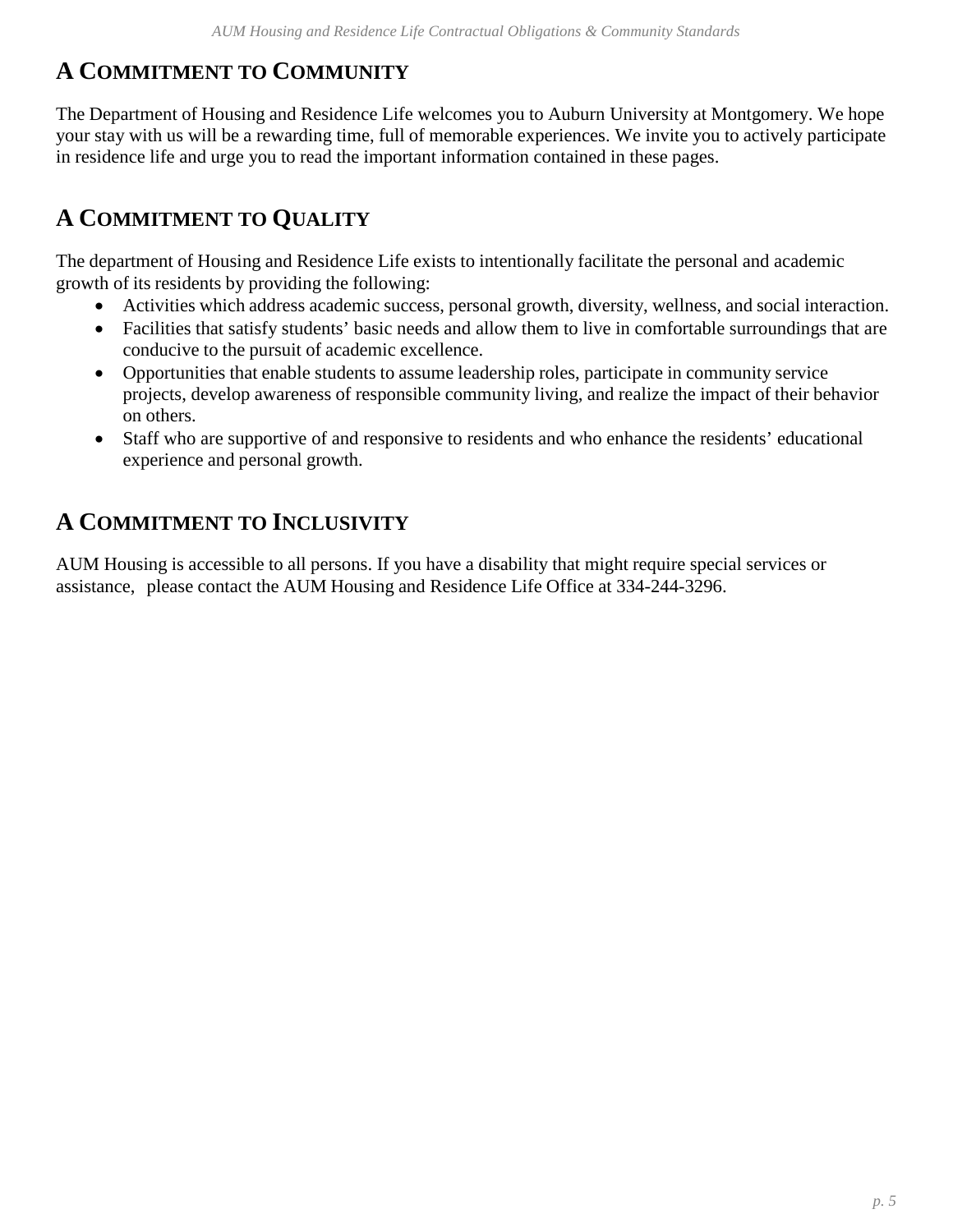# <span id="page-6-0"></span>**CONTACT INFORMATION**

# <span id="page-6-1"></span>**Office Staff**

**Housing and Residence Life Office** The Nest, Suite 1H35 Monday-Friday 8 AM-5 PM

### <span id="page-6-2"></span>**Resident Assistants**

| THE COMMONS & P-40 PLACE     |  |
|------------------------------|--|
|                              |  |
|                              |  |
| THE COURTYARD & WARHAWK HALL |  |
|                              |  |
|                              |  |
| <b>THE COMMONS</b>           |  |
|                              |  |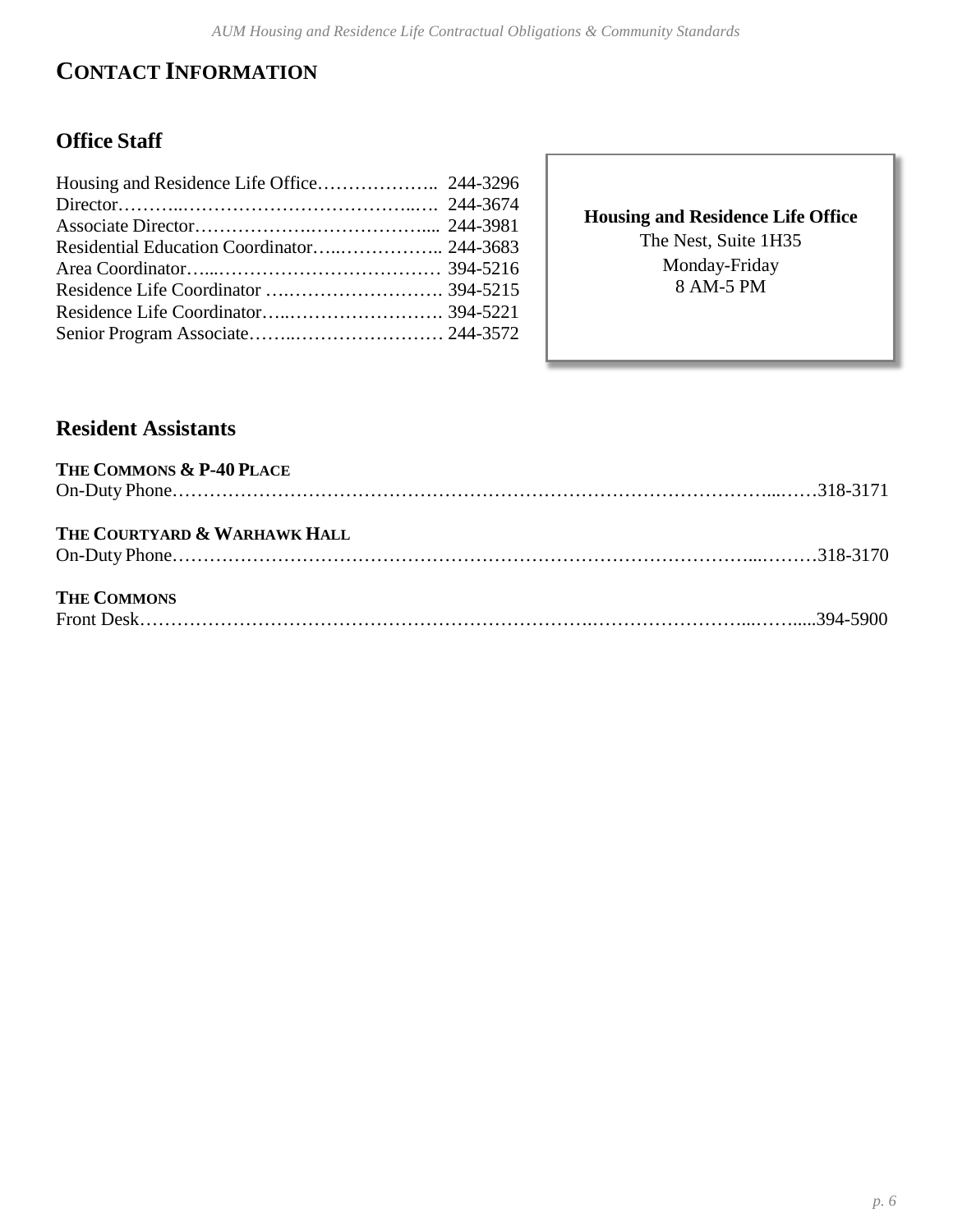# <span id="page-7-0"></span>**HOUSING AND RESIDENCE LIFE**

#### <span id="page-7-1"></span>**ResidentialEducation**

The Department of Housing and Residence Life is committed to the total education of each resident. The purpose of Residential Education is to promote your personal and academic growth by providing you chances to use your out-of-classroom time to meet new people, learn about yourself and others, and develop skills not formally taught in the classroom. The overall goal of Residential Education is to help you, our resident, succeed academically and personally while in college and to be better prepared for life after college. Housing and Residence Life staff provide activities ranging from cookouts and other social activities to discussions about important matters of the day and assistance with resolving roommate conflicts. One of the best ways for new students to get involved in campus life is through active participation in these activities.

Further information on how you can get involved in this exciting dimension of college life is available from any Housing and Residence Life staff member. If you need special accommodations to help make activities accessible to you, please notify Housing and Residence Life in advance.

#### <span id="page-7-2"></span>**Resident Assistants**

A Resident Assistant (RA) is a student who is also a member of the AUM Housing and Residence Life staff. They are trained to help residents and handle emergency situations that arise after hours. RAs plan activities for their buildings or floors and serve as a general resource for their residents. Get to know your RA and feel free to suggest activities you would like to see implemented. RAs perform an on-duty rotation throughout the week and act as the first line of defense for most problems occurring on your floor or building.

#### <span id="page-7-3"></span>**Residence Life Coordinators**

A Residence Life Coordinator (RLC) is a graduate staff member who supervises the Resident Assistants. His or her primary job is to coordinate and maintain an environment conducive to learning, growth, and development. The RLC seeks to provide administration, supervision, and counseling in the residential setting. The RLC provides mentoring and leadership to his or her residence life staff and to residents of the community. The RLC is a resident's immediate contact source if he or she feels the RA did not address the situation properly.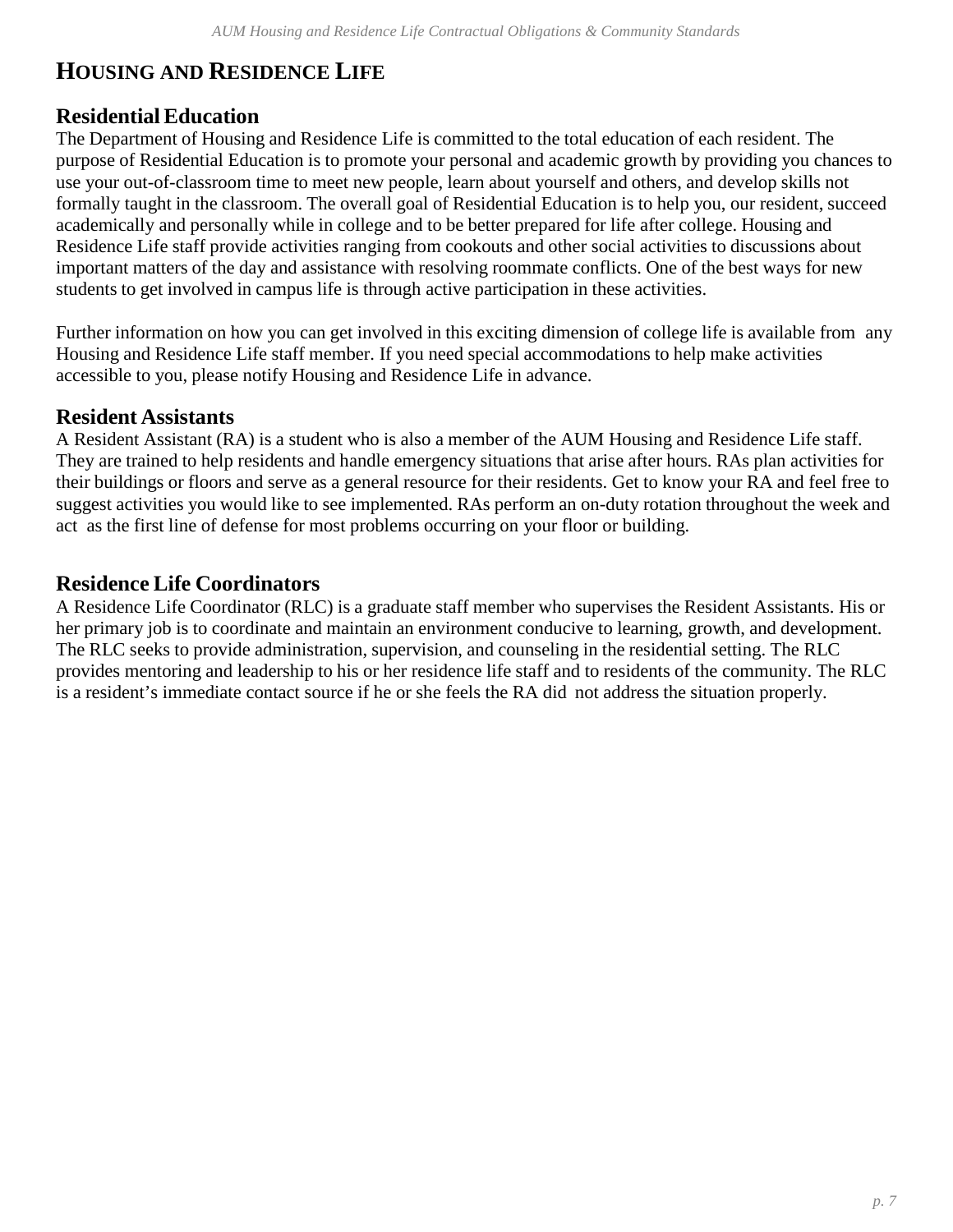# <span id="page-8-0"></span>**HOUSING AND RESIDENCE LIFE SERVICES AND STANDARDS**

# <span id="page-8-1"></span>**Cable TV Service**

Digital cable is included in the rent. With a TV equipped with a QAM digital tuner, you can get all the local channels and many of your favorite cable stations.

#### <span id="page-8-2"></span>**Internet**

W<sub>i-Fi</sub> internet connectivity is provided in all residential communities. Please contact our internet service provider, ResNet, at MyResNet.com or 1-855-474-8495.

# <span id="page-8-3"></span>**Campus Police**

Security for the housing areas is provided by Campus Police. Campus Police will be glad to provide services such as security escorts on campus, assistance with stalled vehicles, crime prevention tips, and general information. The Campus Police Office is staffed 24 hours a day. All police officers are trained first-care responders. Campus Police may be reached by calling 334-244-3424.

# <span id="page-8-4"></span>**Laundry Facilities**

Washers and dryers are located on the first floor of The Commons, in each building of The Courtyards, and on each floor of Warhawk Hall and P-40 Place. Laundry services are provided free of charge to all housing residents.

# <span id="page-8-5"></span>**Mail**

Each resident has the option to request a mailbox from the University Mailroom free of charge. If requested, a mailbox will be assigned, and the resident will be issued a key for that mailbox. The University Mailroom staff cannot hand out mail or open a resident's box. If you lose your mailbox key, the lock will be changed, and a new key issued for a \$50 fee. Check your mailbox frequently for important notices from the Housing and Residence Life office and other campus mail.

Residents' mail from the U.S. Postal Service should be addressed as follows:

First Name Last Name AUM (Your Box Number) PO Box 244024 Montgomery, AL 36124-4024

# <span id="page-8-6"></span>**Maintenance**

Housing and Residence Life provides safety equipment inspections, general maintenance (painting, plumbing, electrical, carpentry, heat, and air conditioning,) and custodial services. Housing and Residence Life custodians regularly clean all public areas, including lobbies, bathrooms, corridors, study rooms, and laundry rooms. However, you are responsible for cleaning your own apartment/room and bathroom. Regular hours are 8am to 5pm Monday through Friday. If you need emergency maintenance after hours or on weekends, contact the RA on duty. Maintenance work orders are reported through SchoolDude. SchoolDude can be accessed on the Housing and Residence Life webpage, [www.aum.edu/housing.](http://www.aum.edu/housing.)

# <span id="page-8-7"></span>**Parking**

Residents should register their vehicles through the MyAUM portal to obtain a parking decal if they plan to have an automobile or motorcycle on campus. Parking in the Housing areas is reserved for residents only with a residential decal. Vehicles parked in Housing parking lots without a residential decal will be ticketed by Campus Police and are subject to towing. Parking regulations are enforced 24 hours a day, seven days a week in the Housing areas.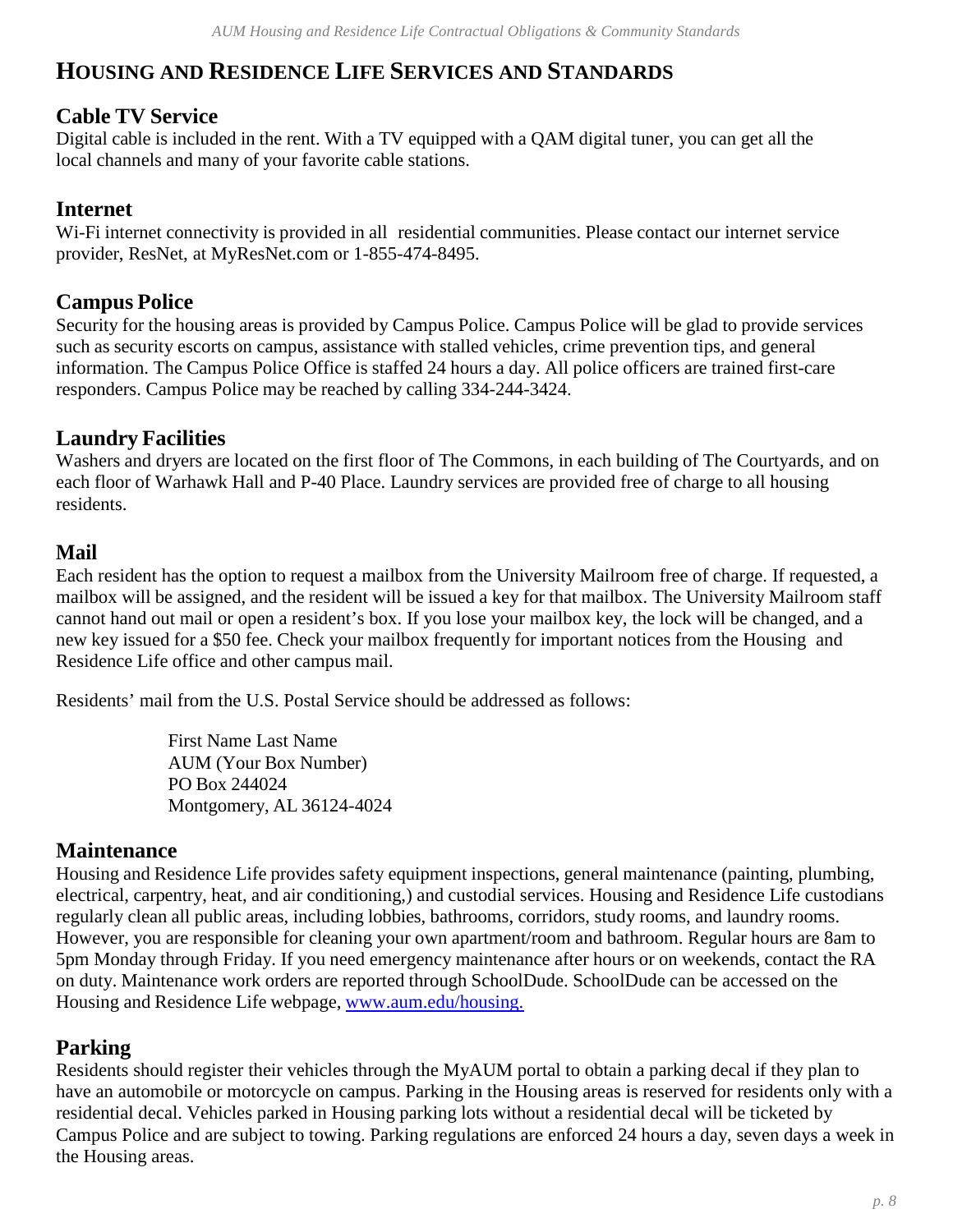Do not drive vehicles off the street or park on grassy areas or sidewalks. Inoperable or disabled vehicles may not be parked in the Housing areas. Minor repairs to vehicles are permitted; however, changing oil is prohibited in the Housing areas. You are responsible for any damage to the parking lots caused by your vehicle. Guests must visit the Campus Police office located in the Taylor Center to request a visitor's parking permit.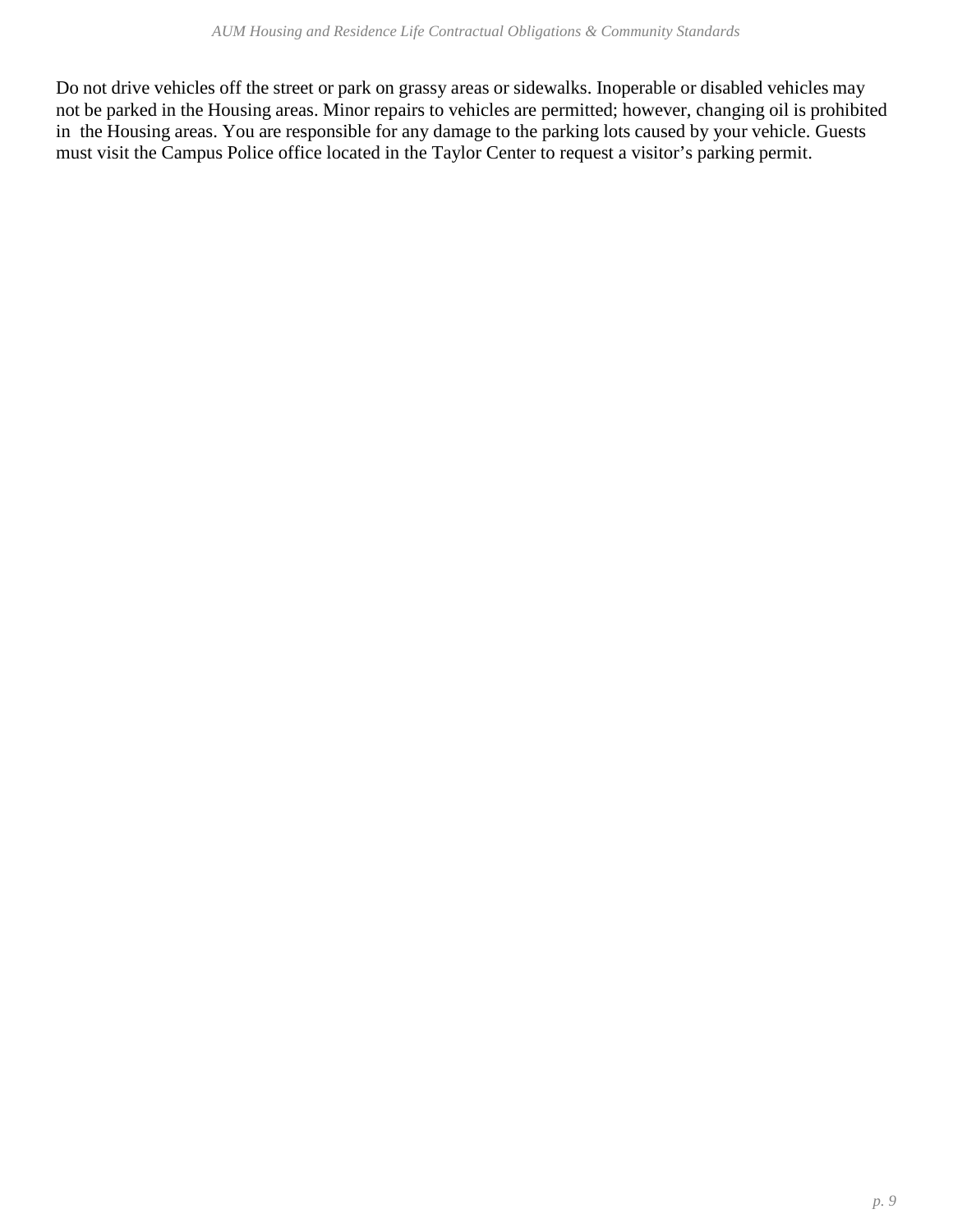# <span id="page-10-0"></span>**CONTRACTUAL OBLIGATIONS**

#### **TERMS AND CONDITIONS FOR STUDENT OCCUPANCY**

- 1. This contract is binding for one entire academic year, consisting of fall and spring semesters. If you enter after the beginning of an academic year, the contract is binding for the remainder of the academic year. While living in university residential communities, you must be enrolled at Auburn University at Montgomery. No student under 16 years of age will be considered eligible for housing. Summer contracts are binding for Summer Semester only.
- 2. A \$150 cancellation fee will be charged for all cancellations received after: June 1 for fall, December 1 for spring and April 1 for summer semester and prior to the first official day for Housing and Residence Life check in. A \$250 cancellation fee will be charged for all cancellations, for any reason, received on or after the first official day for Housing and Residence Life check in through the last day for University refunds as stated in the University Catalog. Returning students who are not registered for classes by June 1 are subject to having their housing contract administratively cancelled.
- 3. If you are not admitted or not permitted to re-register due to academic suspension or dismissal as determined in the University Catalog, you may cancel your contract and receive a rent refund. All cancellations are subject to a cancellation/termination fee and/or other housing charges per the refund policy as stated on the University Website.
- 4. If you are removed from university housing for violation of policies and regulations governing student conduct during any rental period, you will not be relieved of your financial obligations to Housing and Residence Life for that semester. You will not be entitled to a refund of any rent paid. No termination fee will be charged.
- 5. A \$150 vacating notification fee will be charged for all vacating notices received after December 1 for spring semester and April 1 for summer semester and prior to the first official day of Housing and Residence Life check in. A \$250 vacating notification fee will be charged for all vacating notices received on or after the first official day of Housing and Residence Life check in through the last day for University refunds as stated in the University Catalog
- 6. Payment on a housing account with an invalid check may subject you to having your contract and/or enrollment cancelled. A delinquent account may subject you to cancellation of your room assignment for the current semester. If it is necessary to refer an account to an outside collection agency, any costs incurred in collection will be assessed to you, including any attorney's fees and the account may be reported to a credit bureau.
- 7. You must terminate your Housing Contract at the time of your withdrawal from the University. In order to receive the appropriate refund, you must check out properly. Your refund will be based on the actual date the key is returned.
- 8. You must properly check out of your room. Your room must be cleaned and vacated, all personal property removed, inspected, and all keys returned to the Residence Life Office. If you do not check out properly (see Vacating Notice) and/or choose to abandon the room, you will be assessed a \$50 Improper Check Out fee.
- 9. Your rent for a semester covers residency from the first day of Housing and Residence Life Check-In as stated in the university calendar until 12 hours after your last examination for the term. Failure to vacate will result in additional rent charges as determined by Housing and Residence Life. Your rent does not cover residence during periods between semesters/terms, unless you are a continuing resident.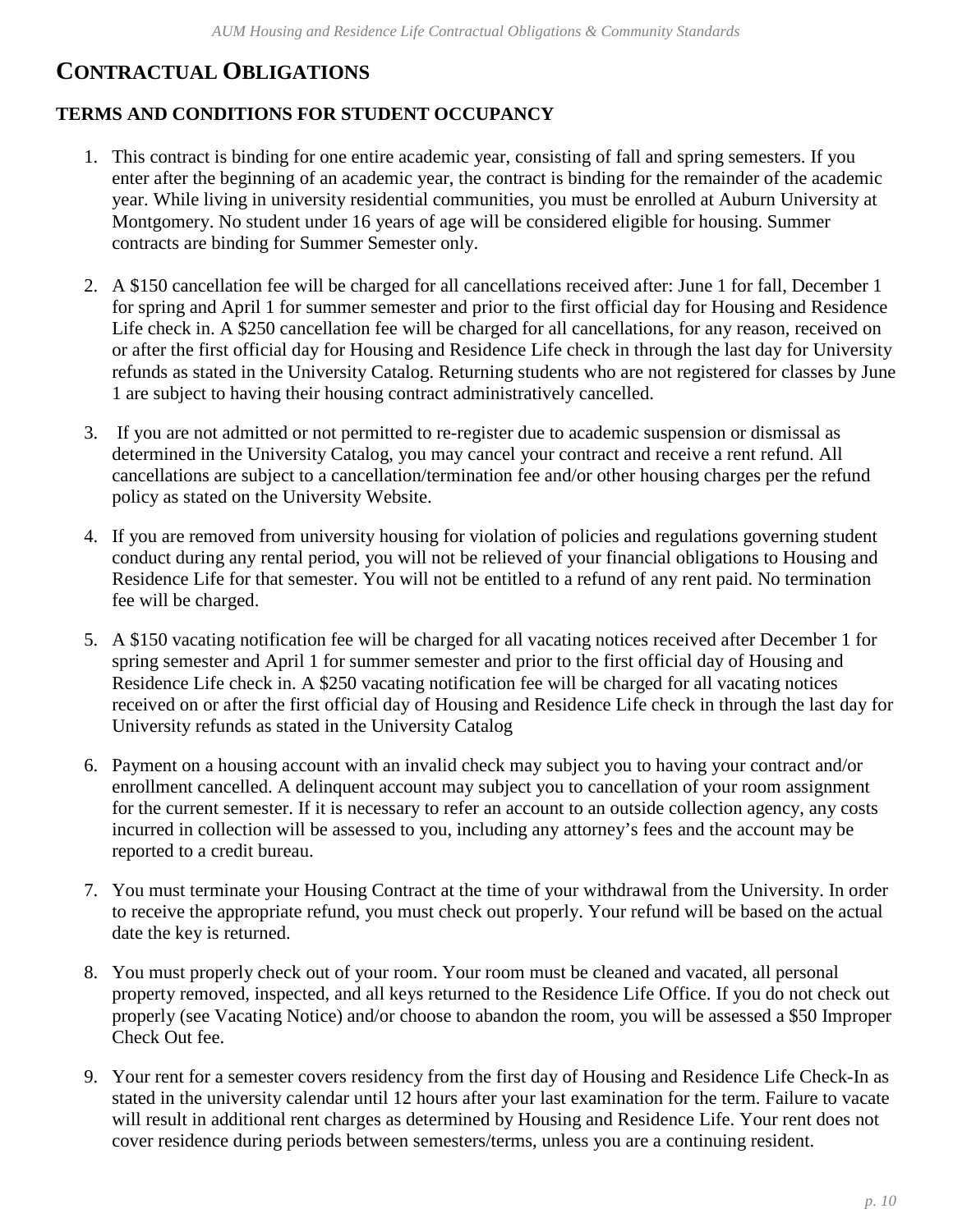Additional rent may be charged on a pro rata basis for residence between semester/terms or for failure to vacate by the stated move-out deadline at the end of the last term.

- 10. You must occupy your room in person. You may not sublet your room to another person, nor give accommodations to roomers, boarders, or lodgers. Changes in assignments or rooms can be made only after approval in writing from Housing and Residence Life personnel.
- 11. You are jointly responsible for keeping your residence clean and orderly each day and for the proper care of your residence and its equipment. Charges may be made for damages and/or health and safety violations. You share joint responsibility with the other assigned residents for the care and protection of public areas and equipment in your section and building.
- 12. The university is not responsible for loss of or damage to your personal property for any reason, including but not limited to water damage, theft, fire and smoke, vandalism, or utility failure, interruption, or surges. The university will not be liable to you for the cost of replacing, repairing, or restoring your personal property. You are strongly encouraged to seek renter's insurance to cover such loss of or damage to your personal property.
- 13. You must assist and cooperate with the university in the care and maintenance of the premises, including grounds and must report promptly to the Housing and Residence Life Office any breakage, damage or need for repair of the dwelling unit, facilities or equipment therein.
- 14. You may make no alterations, changes, repairs, remodeling or painting of the premises or equipment therein without prior consent of Housing and Residence Life. You may use no screws or nails on the premises. Picture hangers and hooks are limited to one inch in length and only in designated areas. You may not use padlocks, nor tamper with or change locks already in use.
- 15. You must permit the duly authorized agent, employee or representative of the university to enter, without notice, any part of the unit during reasonable hours for the purpose of making necessary inspections, improvements or repairs.
- 16. Auburn University at Montgomery is committed to providing accommodations and services to qualified students with disabilities. Housing works collaboratively with the Center for Disability Services (CDS) to obtain disability documentation to support housing accommodation requests. If you have a disability that may require a housing accommodation, please specifically indicate any special needs or accommodations.
- 17. The university reserves the right: a. Of entry to your room by authorized personnel. b. To change or cancel your assignment in the interest of order, health, discipline or other urgent reasons. c. To change your room rate and/or occupancy after due notice.
- 18. Housing and Residence Life at Auburn University at Montgomery accepts applications for housing assignments regardless of race, creed, color or national origin. In compliance with the Civil Rights Act of 1964 and University policy, we will not make housing assignments on a segregated basis.
- 19. The university reserves the right to approve any personal items you store in university residential communities and assumes no liability for the loss of, or damage to these items. The university further reserves the right to dispose of all stored items that you do not properly claim. The university assumes no responsibility for items that you leave in your vacated room.
- 20. Neither the university, director of Housing, nor employees of the university shall be held to have made any representations or promises contrary to the terms set forth in this contract. The failure of the university to insist, in any one or more instances, upon the strict observance of any of the terms of this contract shall not be considered as a waiver or relinquishment of these terms in any other instances, and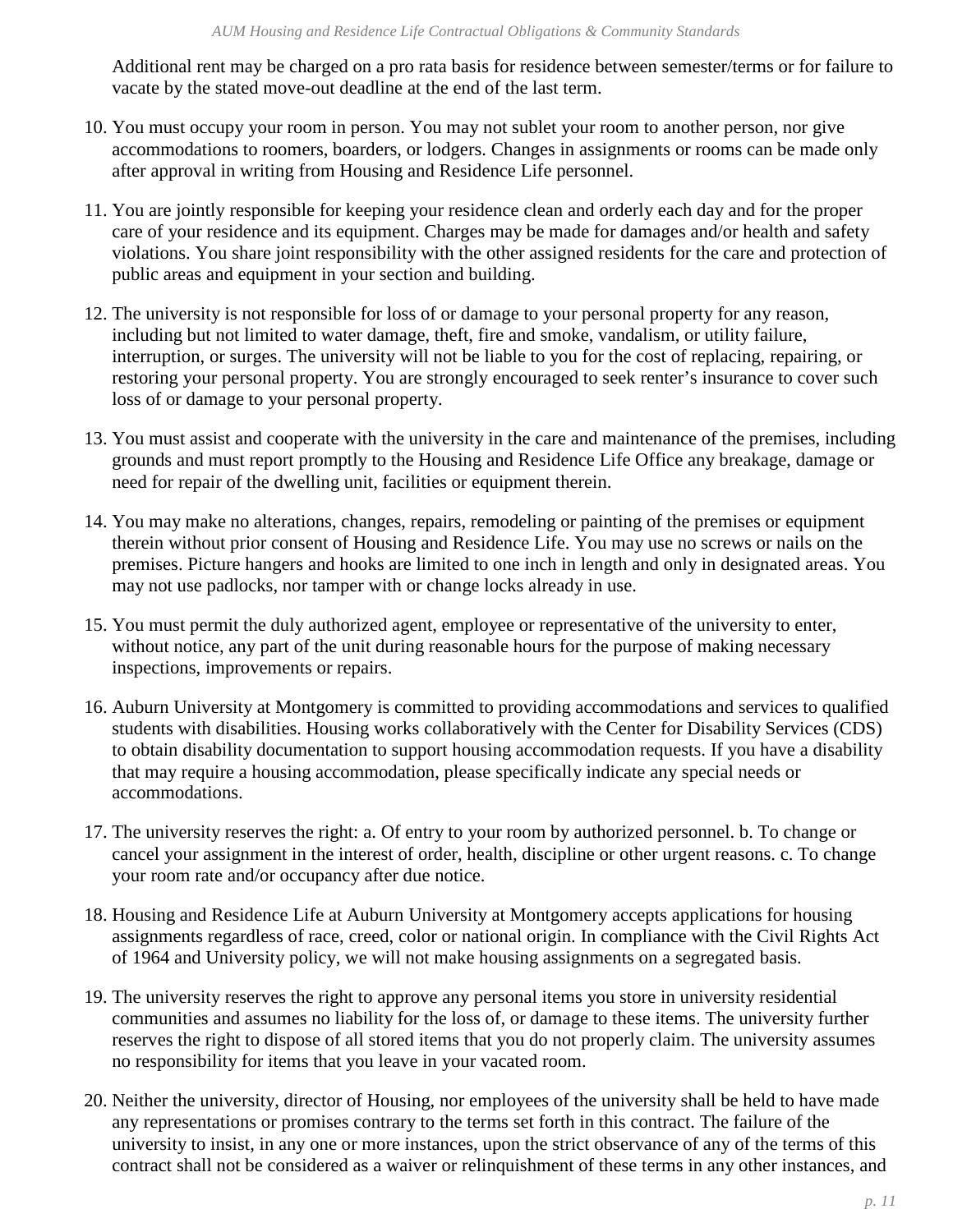these terms shall continue in full force and effect. The rights and remedies given to the university under the terms of this contract are distinct and separate remedies, and no one of them, whether exercised or not, shall be deemed to be in exclusion of any of the others. The university reserves the right to make other rules as may be deemed appropriate or necessary for the safety, care and cleanliness of the premises and for securing the comfort and convenience of all residents.

- 21. If you live alone and have not requested a private room, you may be required to either pay the private room rate or move to another room.
- 22. You will be issued a key and/or access card to your room and a mailbox key. It is your responsibility to return these keys and/or access card to Housing and Residence Life when you vacate your room. If these keys and/or access card is lost or stolen, you will be charged \$50 to have the lock re-keyed and new keys issued. You may not duplicate your key nor possess unauthorized keys.
- 23. All students, including all financial aid and scholarship recipients, who are currently living in University Housing, must sign a contract for the upcoming semester, before the official housing move out day to remain in housing during the break between the spring and summer or the summer and fall semester. This policy will not apply to the break between fall and spring semester since the contract in place covers both fall and spring semesters.
- 24. Students who have not moved into their rooms before the first day of classes are subject to having their housing contract administratively cancelled.
- 25. Married/Family housing is restricted to a maximum of two adults. The adults must be married and a valid marriage license is required. No more than two children are allowed in university housing communities and they must be under the age of 12. Birth Certificates and/or other proof of guardianship may be required. Parents must assume supervision of their children at all times.
- 26. A conviction for a sex offense will result in the applicant being ineligible for housing. All other felony convictions will be reviewed on a case by case basis and University Housing has the discretion to deny on-campus housing to an applicant who has been convicted of a felony, if it appears that the applicant has personal history that presents an unacceptable risk to the residential community. Failure to answer and initial the felony question on the front of the contract will result in the contract being denied.

#### **• CONTRACTTERMINATIONPOLICY •**

<span id="page-12-0"></span>All obligations associated with this contract are binding. Students are urged to carefully consider their circumstances prior to entering this contract. Termination of this contract will not be considered due to lack of financial resources, dietary needs, or religious reasons. Termination of this contract will be considered ONLY for current residents under the following conditions: graduation; marriage during the contract term; withdrawal from the University; internship outside the Montgomery area; or academic dismissal or academic suspension from the University. If you chose to terminate your contract for any other reason you will be charged a \$500 contract termination fee and the applicable fees in effect at the time of the termination. All rental refunds will be made in accordance with actual tuition refund percentage as stated by the University Refund Policy. Written documentation will be required.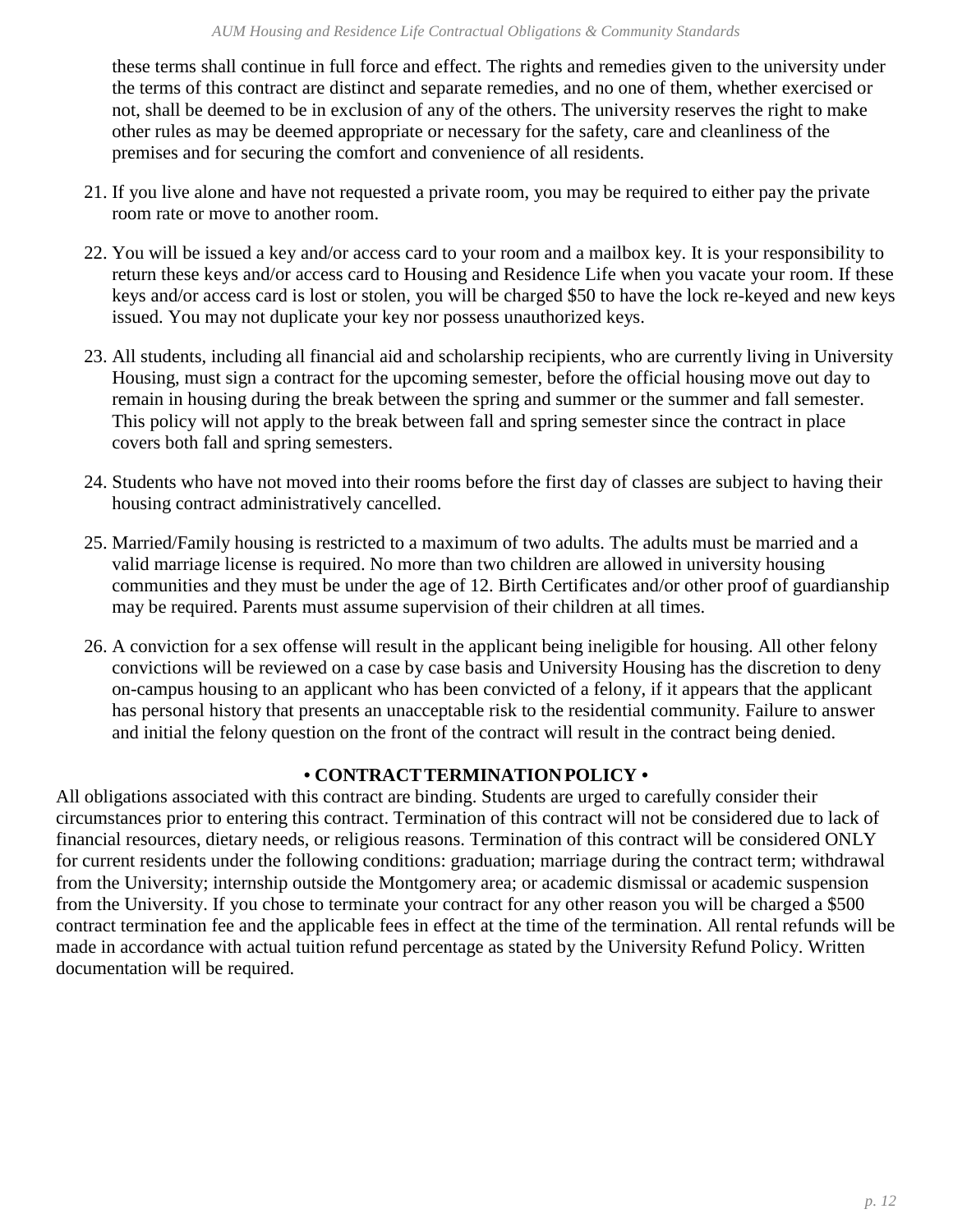# <span id="page-13-0"></span>**COMMUNITY STANDARDS AND POINTS SYSTEM**

#### <span id="page-13-1"></span>**Housing Regulations**

Each resident in AUM Housing is expected to comply with the following community standards. In addition, compliance with other University regulations and policies is expected. Each resident should be familiar with the terms and conditions of the housing contract, the policies outlined in the AUM Student Handbook, and the University catalog. Residents must comply with the laws and statues of the nation, state, county, and city of Montgomery. Each sanction is subject to the maximum number of points, as outlined in each individual standard. Total points retracted will be determined by the severity of the violation.

#### <span id="page-13-2"></span>**HRL.0001 Abandoned Personal Property (Up to -2 Points)**

Any/all items of personal property remaining on University premises following the termination of resident housing and/or residence life agreement shall be deemed to be abandoned and discarded personal property. Such abandoned personal property shall be held by Housing and Residence Life for a period of 14 days. If the property is not claimed by the resident within the 14-day period, the property shall be removed by the University. Violations associated with abandoned property may delay status for move-in during a subsequent semester.

#### <span id="page-13-3"></span>**HRL.0002 Alcohol (Up to -4 Points)**

Housing and Residence Life prohibits the unauthorized use, possession, or distribution of alcoholic beverages. All state and federal laws or regulations that regulate and control the sale and use of alcohol are strictly enforced.

Housing and Residence Life recognizes that college residents are adults and should be treated in such a manner. Therefore, while not condoning alcohol use, Housing and Residence Life allows those of legal drinking age to responsibly consume alcoholic beverages within a resident's apartment/room, with some restrictions.

For alcohol to be consumed or stored in the common areas of an apartment, all residents must be of legal drinking age. If one or multiple residents are not of legal drinking age, alcohol may not be stored in the common areas. If you are of legal age and:

- **Share a bedroom with underage roommate(s):** You may NOT store or consume alcohol in your bedroom or in the common areas of your apartment.
- **Share an apartment with underage roommate(s) but have a personal bedroom:** You may responsibly consume and store alcohol in your personal bedroom but may NOT store or consume alcohol in the common areas of your apartment.
- **Share an apartment and/or bedroom with all legal-aged roommate(s):** You may responsibly consume and store alcohol in your personal bedroom and the common areas of your apartment.
- **Have no roommate(s):** You may responsibly consume and store alcohol in your personal bedroom and the common areas of your apartment.

Residents who are of legal drinking age are responsible for ensuring that they and/or their guests do not drink in the presence of underage individuals. If a resident who is of legal drinking age has underage individuals in his/her room and drinks in their presence, this is considered a violation of Housing and Residence Life policy.

Housing and Residence Life and the University take alcohol violations very seriously. Housing and Residence Life will contact Campus Police immediately to assist with alcohol-related violations. Misrepresentation of age to obtain alcoholic beverages, as well as brewing and/or distilling alcohol in any residential facility is not permitted.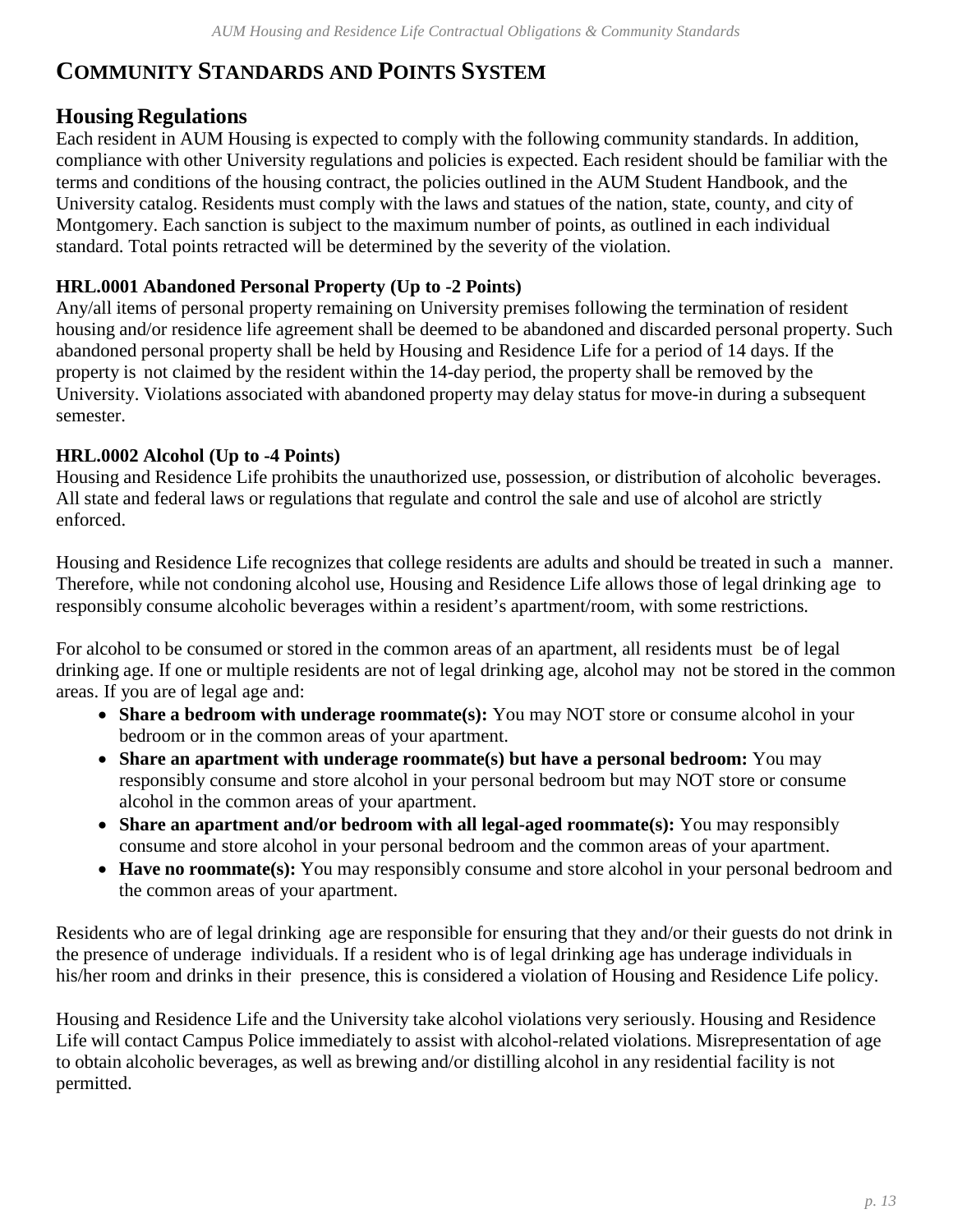#### <span id="page-14-0"></span>**HRL.0003 Appliances (Up to -3 Points)**

The use of electrical appliances is permitted in the residence halls with certain guidelines. Residents should be aware that several rooms are on the same circuit and should coordinate use of appliances so that power is not interrupted. Residents with specific questions about appliances can contact the Housing and Residence Life Office.

- Appliances used in the residence halls must be safe in design and structure, such as "George Foreman" type grills, toaster ovens, crock pots, and coffee makers.
- **Appliances with exposed heating elements (e.g., hotplates, electric skillets, and "Fry Daddy" type deep fat fryers) are not permitted in The Commons.** If any of these types of appliances are found in an apartment in The Commons, they will be confiscated by housing staff and a fine of up to \$100 applied for each illegal appliance. Toasters and toaster ovens are allowed in The Commons.
- Grease should be placed in the provided receptacles or in a tin container that has been lined with paper towels, and then placed in a trash bag for proper disposal. Please do not pour grease down the drains or into the toilet. Mishandling grease is subject to monetary fines, including the entire cost of the damage incurred by mishandling the grease.

#### <span id="page-14-1"></span>**HRL.0004 Balconies/Patios/Porches(Up to -1 Point)**

Residents are responsible for keeping all balconies, patios, and porches clean and orderly always. Room furniture is not intended for use in these areas. Balconies, patios, and porches may not be used for storage purposes. Due to the potential for serious injury, throwing objects from the balconies, patios, and porches is strictly prohibited. Residents are required to maintain reasonable levels of noise when using the balcony, patio, or porch to avoid disturbing others. Abusing the use of the balcony, patio, or porch (i.e., loud noise or music that disturbs others, throwing objects, displaying unapproved banners, storing trash, debris, or paper products, storing University-owned property, etc.) will result in disciplinary action. (Please see the Trash policy.)

#### <span id="page-14-2"></span>**HRL.0005 Bicycles (Up to -1 Point)**

Bicycles or similar two-wheeled vehicles are not permitted to be parked in public areas of residential buildings. Prohibited bike areas include, but are not limited to, lobbies, laundry rooms, balconies, hallways, stairwells, breezeways, and recreation areas. Bicycles may only be stored in outdoor bicycle racks or inside rooms/apartments. Bicycles may not be chained to any fixture in the surrounding residential area (e.g., light posts, trees, signs, etc.).

#### <span id="page-14-3"></span>**HRL.0006 Check- In/Check- Out Procedures (Up to -2 Points)**

Prior to a student's arrival, he/she should ensure that all fees have been paid and that the student has photo identification available. The room/apartment was pre-inspected, and existing conditions are listed on the Room Condition Form (RCF) for each assignment.

- All residents are responsible for electronically reviewing the RCF within 48 hours of check-in.
- Residents failing to complete an RCF within 48 hours will be responsible for all damages observed during health and safety inspections or at check out.
- At the time of check out, each resident is responsible for completing either a Standard or Express Check-out. The resident is responsible for any damages that were not specified on the condition report at check in.
- By failing to follow the proper check-out procedures, the resident may forfeit his or her right to contest any damage charges or face disciplinary action.

#### <span id="page-14-4"></span>**HRL.0007 Children (Up to -1 Point)**

Children are not permitted to reside or be overnight guests in any housing area except Marriage and Family Housing. Children are not allowed to play in the residence halls or in the laundry rooms. Parents are responsible for supervising their children at all times. Residents who leave children unattended in any residence hall/apartment area will be subject to disciplinary action. Campus Police will be called to attend to any unaccompanied children. Babysitting within University housing premises is not permitted at any time.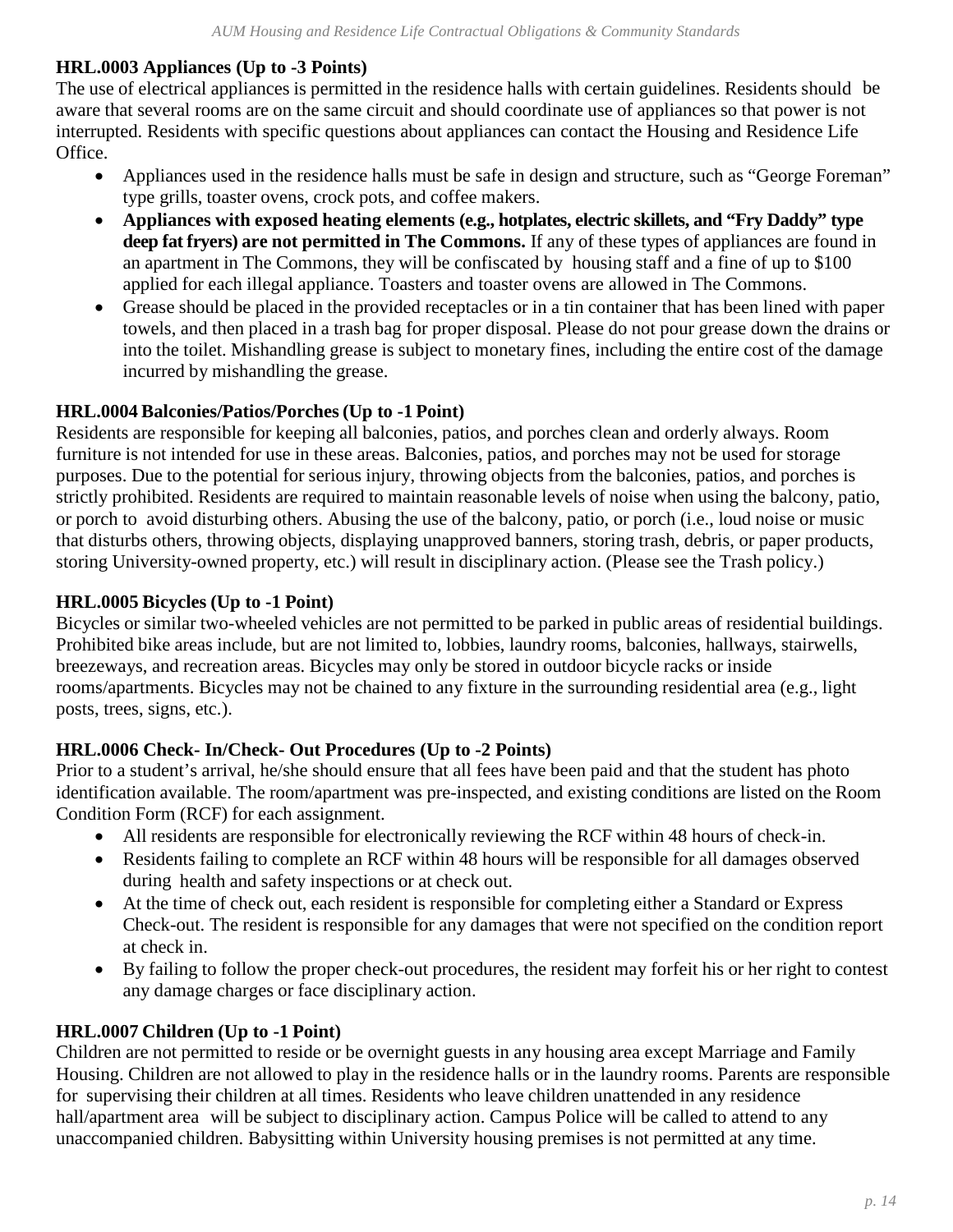#### <span id="page-15-0"></span>**HRL.0008 Cohabitation (Up to -4 Points)**

Cohabitation is not permitted in any AUM Housing and Residence Life residential facility. Cohabitation is defined as visitors staying with an AUM resident in a residence hall and/or apartment for more than a total of three nights in a 30-day period. Any resident found having an individual (other than roommates assigned by Housing and Residence Life) living or cohabitating (as defined above) with them is subject to disciplinary action including monetary fines and possible eviction. Housing and Residence Life reserves the right to require an individual to leave a residence hall in the event of inappropriate activities/behaviors at any point during the visit. Any guest found to be violating the Cohabitation policy may be criminally trespassed from Housing and Residence Life and not permitted to return.

#### <span id="page-15-1"></span>**HRL.0009 Collective Accountability Policy (Up to -1 Point)**

Housing and Residence Life uses a collective accountability policy to help modify and change resident behavior to prohibit tampering with fire and safety equipment, regulate acts of vandalism, promote cleanliness and health, and provide an atmosphere of living and learning for all residents. The policy involves a three-step educational and warning process that invites residents to help Housing and Residence life staff identify those who are causing damage or disrespecting the community. When violations occur to any part of a residence hall, every effort is made to determine who is responsible. When this effort fails, however, all residents in the area affected will be notified of the violation and given a period in which any information about the incident may be given to a residence life staff member.

If all attempts fail to yield a responsible party, all residents in the affected area will be sanctioned accordingly. A series of warning letters are sent to residents to gain information leading to the apprehension of the responsible party.

#### <span id="page-15-2"></span>**HRL.0010 Compliance and Failure to Comply (Up to -3 Points)**

All members of the AUM residential community and their guests are expected to comply with the directions of University officials (i.e., RA, RLC, Maintenance technicians, Campus Police, etc.) acting in the performance of their official duties. Complying includes, but is not limited to:

- Changing one's behavior when asked.
- Identifying one's self and producing valid identification.
- Attending a scheduled conduct meeting or conference when requested.
- Abiding by community standards and/or expectations.

Guest of residents who fail to comply with an official request will be asked to leave the residential facilities and possibly the AUM campus; they may also be restricted from further visitation.

Any intentional, reckless, and/or substantial interference with Residence Life staff or University officials in the performance of their duties is also a violation of this policy.

#### <span id="page-15-3"></span>**HRL.0011 Contributing to an Unsafe Environment (Up to -3 Points)**

It is the expectation of Housing and Residence Life that residents make every effort to ensure their actions contribute to a safe environment conducive to effective study and sleep for all residents. Residents who are found to be creating or contributing to an unsafe or escalating environment, will be subject to disciplinary action. These situations include, but are not limited to:

- Hostility toward roommates or fellow residents.
- Failure to remove oneself from an unsafe situation.
- Contributing to any situation which disrupts our Housing community.

#### <span id="page-15-4"></span>**HRL.0012 Courtesy and Quiet Hours (Up to -2 Points)**

Since the primary purpose of the University is to foster learning, AUM residents have the right to read and study in their own room/suite/apartment; therefore, noise and other distractions that interfere with this right are prohibited. Because the level of noise one resident may find bothersome may not be the same level of noise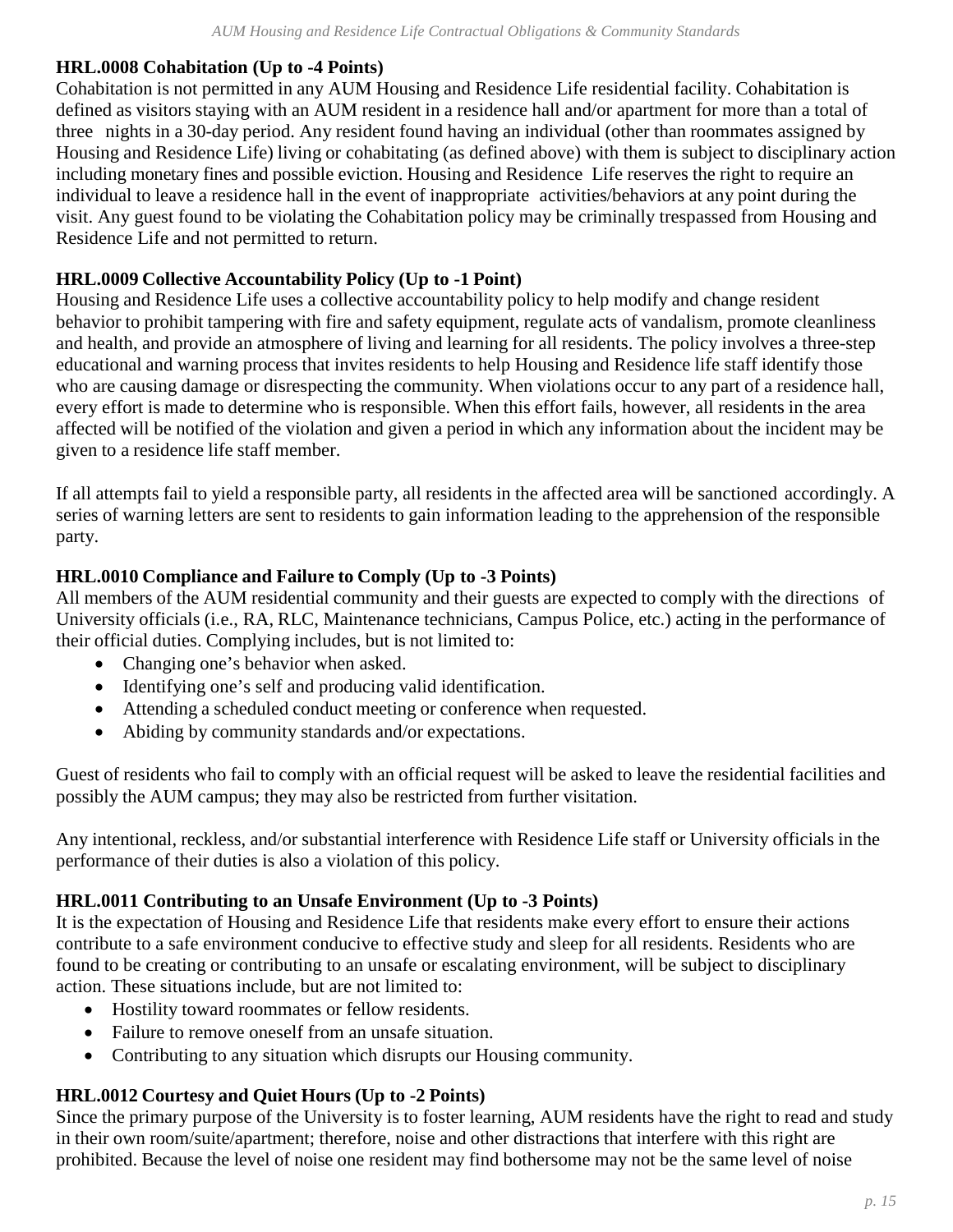another resident finds bothersome, all residents are expected to act in a reasonable and compliant manner when approached by other residents or staff concerning noise. Failure to comply with any portion of the above (including speaking more quietly, turning music down/off, etc.) will result in disciplinary action, which may include a \$25 fine per occurrence.

Quiet Hours are from 10:00 PM-9:00 AM, Sunday-Thursday, and from 12:00 AM-9 AM, Friday and Saturday. Residents are responsible for adhering to the Quiet Hours policy both inside and outside the residence halls.

Loud conversation, loud music, or any other interference is prohibited.

If a student's right to sleep or study during quiet hours is violated, please do the following:

- 1. Politely ask those causing the disturbance to refrain. Most people do not realize they are disturbing others and will cooperate.
- 2. If the noise continues, tell the RA on duty.

During final exam times, special quiet hours are posted in the residence halls. 24-hour quiet hours will be in effect beginning the last week of classes and ending with the last scheduled final exam of the semester. 24-hour quiet hours may start earlier or later at the discretion of the RLC.

#### **Courtesy Hours**

- Courtesy hours are always in effect, twenty-four hours a day, seven days a week.
- During courtesy hours, noise is to be kept at a level that does not disturb others. Complying with courtesy hours allows all residents to sleep, study, relax, or host visitors without distracting noise from neighbors.
- Residents are expected to comply with any request to lower their noise level, whether it is a request from fellow residents or staff.
- Playing musical instruments, radios, stereos, TVs, or other amplifying devices, which interfere with the quiet enjoyment of the room/apartment or community by roommate or residents, may result in the restriction or removal of such items from the residence hall/apartment and possible disciplinary action.
- Stereo speakers should not be directed out of hall/apartment windows or placed on balconies at any time.

#### <span id="page-16-0"></span>**HRL.0013 Dangerous Weapons and Firearms (-12 Points)**

In order to maintain a safe academic environment, Auburn Montgomery prohibits the possession and use of any dangerous or potentially dangerous weapons or instruments, including but not limited to those described below, on all University properties, with limited exceptions. This policy is applicable to all members of the University community, including students, faculty, staff, visitors (invited or uninvited,) contractors, and guests at any University campus, facility, or event. The following dangerous weapons and firearms are included within this policy:

- Firearms (shotgun, rifle, pistol, revolver, or other shoulder gun including ammunition)
	- This also includes starter guns, the frame or receiver of any such weapon; any firearm muffler or silencer; or any machine gun.
- Any non-culinary knife, fixed or lockblade (e.g., Bowie knife, knife, or instrument of like kind or description), except common pocket knife or legitimate tools appropriately used in authorized work on campus.
- Stun Gun, Taser, or instrument of like kind or description
- Air gun (e.g., air or gas-powered rifle or pistol)
- Bow and arrow (e.g., archery equipment)
- Slingshots (including throwing weapons)
- Swords
- Crossbows
- Brass knuckles
- Pepper Spray & Mace
- Fireworks or explosive devices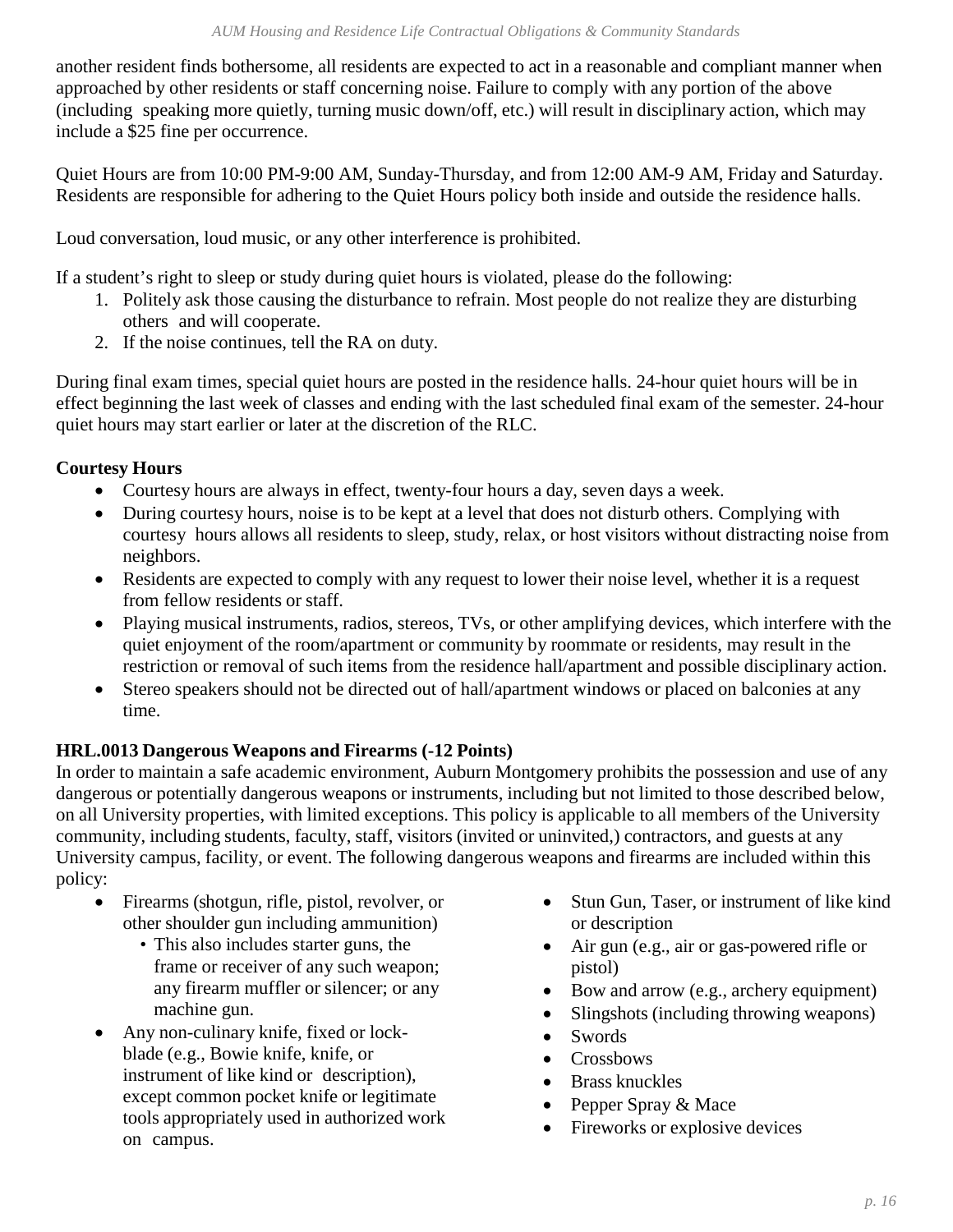Except as otherwise provided in this policy or in controlling law, the possession, transportation, and use of firearms on campus is prohibited. Dangerous weapons are not permitted on campus at any time.

Temporary exclusions may be granted in writing by the Director of Police Operations for job-related, educational, or demonstration purposes. Department heads and respective instructors may be granted authorization for organized activities by AUM Campus Police. The requesting organization must guarantee qualified instruction, safety, and security for such activities. This policy shall not apply to duly designated law enforcement officers while in the discharge of their lawful duties.

An employee may not possess firearms on campus or while otherwise engaged in duties associated with their employment, except for a firearm properly maintained in a personal vehicle in a manner consistent with Alabama law. University students may not possess firearms at any time on campus, except as expressly authorized by the Director of Police Operations. AUM Campus Police provides temporary storage for firearms lawfully possessed by the students at its office.

Any resident engaging in such behaviors will be subject, but not limited to, removal from the Residence Life system with full payment of housing contract required, and referral to the University judicial system for possible disciplinary action including suspension or expulsion.

#### <span id="page-17-0"></span>**HRL.0014 Doors (Up to -2 Points)**

High priority is given to the security of residents and this is the basis for policies regulating access into the residence halls. All entry traffic should flow through the designated entry doors in The Commons, Warhawk Hall, and P-40 Place. Housing and Residence Life staff monitors access to all residential communities and enforces the visitation policy. These individuals are in communication with Campus Police for prompt response to emergencies.

- Entrance through doors marked "Exit Only" is not permitted and may be subject to a fine of up to \$100.
- **NEVER PROP DOORS!** The propping or other obstruction of exterior doors is prohibited. Any resident found propping open any door will be held responsible for violating the safety of the residents living in that room and/or building.
- Any resident that does prop a door open places all other residents in the hall at risk and will be subject to disciplinary action.
- If a student discovers a propped door, he or she should close the door and notify a residence life staff member. Any resident who withholds information concerning the propping of doors may face disciplinary action.

#### <span id="page-17-1"></span>**HRL.0015 Elevators (Up to -2 Points)**

Passenger elevators located within the residence halls are provided for use by residents, their guests, and AUM employees. In order to keep elevators in safe working condition, the following actions are prohibited and will result in disciplinary action:

- Smoking in the elevators.
- Overloading elevators.
- Use of emergency alarms and emergency stops in nonemergency situations.
- Intentional damage and/or vandalism to the elevators, such as prying elevator doors open, jumping, etc.

#### <span id="page-17-2"></span>**HRL.0016 Furniture (Up to -2 Points)**

Stacking of furniture is not allowed. Furniture may not be modified, dismantled, removed from the room, or transferred from one room/apartment/suite to another. Violation of this policy will result in a \$50 fine to all residents of each room/apartment/suite. Furniture may be rearranged, but it is required that a student leave the furniture in the appropriate room (i.e. beds in the bedroom, sofa in the living room, etc.) Furniture must be arranged in its original position upon check-out. In the event furniture cannot be accounted for, replacement cost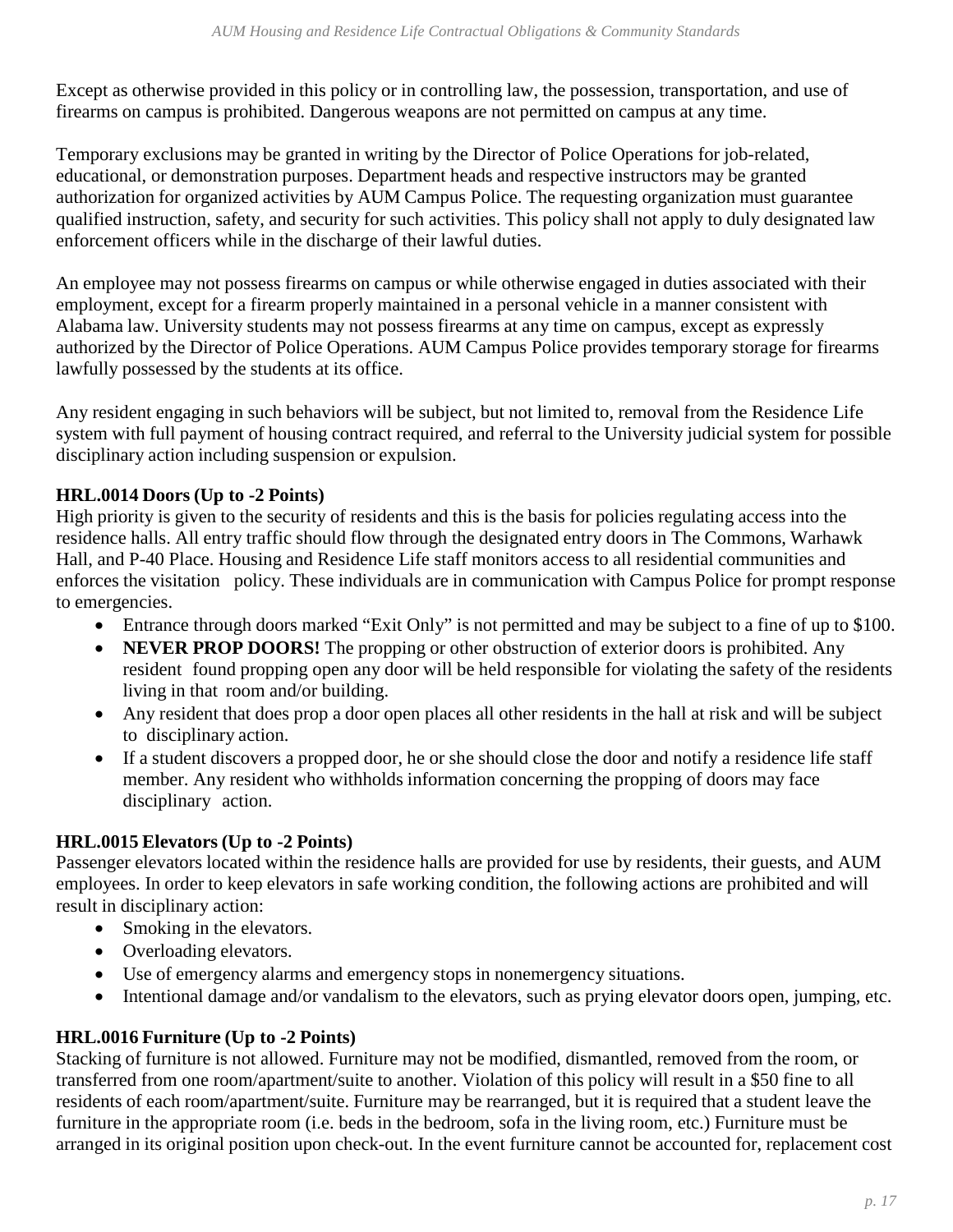of the furniture will be assessed to the resident's student account. Liquid-filled furniture (i.e. waterbeds, etc.) is not permitted.

#### <span id="page-18-0"></span>**HRL.0017 Grills (Up to -3 Points)**

Small University-owned charcoal grills are available in designated locations throughout the Housing area for students to use. Any other grill is prohibited and may not be used. Grills found in the apartment area (i.e., balconies, parking lots, under stairwells, in apartments, etc.) will be confiscated and disposed of. Residents found with grills may be sanctioned and fined up to \$100. Lighter fluid and/or charcoal may not be stored in rooms or apartments. Before disposing of charcoal ensure it is in a noncombustible/nonflammable state.

#### <span id="page-18-1"></span>**HRL.0018 Grounds (Up to -1 Point)**

The grounds throughout the Housing area are maintained by University personnel. Residents may not decorate with additional plants, greenery, or flowers in the balconies or grounds areas. These items are considered an obstruction to the walkway. Residents and their guests may not park on grassy areas of the property. Failure to comply could result in disciplinary action and/or monetary fines. Toys, equipment, and other miscellaneous items are not allowed in plain view on lawns, in parking lots, or grounds areas. The University reserves the right to remove hazardous or unsightly items.

#### <span id="page-18-2"></span>**HRL.0019 Hall Sports/Horseplay (Up to -3 Points)**

Because of the potential for personal injury, injury to others, disruption of the sleep/study atmosphere, and/or damages to the facilities, the playing of hall sports/horseplay within the hallways, balconies, or common areas is prohibited. This includes, but is not limited to: riding bicycles, rollerblading, bouncing balls, water guns, pranks, etc. Residents are encouraged to use the appropriate recreational areas for these activities.

#### <span id="page-18-3"></span>**HRL.0020 Harassment (Up to -4 Points)**

Harassment of any type will not be tolerated. This includes threat of physical harm or the threat to personal possessions. The harassment of residents, visitors, guests, and University personnel will not be tolerated under any circumstances. For further information on AUM's policy on Sexual Harassment and Sexual Assault, please refer to the AUM Student Handbook.

#### <span id="page-18-4"></span>**HRL.0021 Health and Safety Inspections (Up to -2 Points)**

Housing and Residence Life staff conducts monthly health and safety inspections. RAs will visit a student's room monthly to check for compliance with fire and safety regulations, maintenance repairs, and cleanliness of bedrooms, bathrooms, and kitchen facilities. Areas that are not clean create a variety of health problems, including attracting pests. Routine inspections also help the staff to prevent or correct maintenance concerns. RAs will also be checking to ensure that a student's room or apartment meets fire safety standards. If necessary, the RA will forward the inspection information to maintenance staff. Maintenance staff will enter the room to complete a repair just as if a student had placed a work order.

- Residents whose room does not pass inspection will have 48 hours to correct infractions.
- If the room or apartment fails to pass the second inspection, a \$25.00 fine will be added to each resident's student account.
- If the room fails to pass the third inspection, a \$50.00 fine will be added to each resident's student account and will result in a recommendation that the resident's housing contract be terminated.
- Conflicts between roommates regarding shared cleaning responsibilities must be resolved prior to the beginning of the inspection process.

#### <span id="page-18-5"></span>**HRL.0022 Illegal Drugs, Paraphernalia, or Suspicion of Drug Distribution or Usage (- 12 Points)**

Illegal, dangerous, or controlled drugs and/or drug paraphernalia are strictly prohibited by Housing and Residence Life. Housing and Residence Life staff members have authority to conduct a plain view search of rooms/suites/apartments, including an entire hall or building as deemed necessary. All residents are responsible for reporting violations. Residents located in the room/suite/apartment/vehicle of the person(s) in violation of the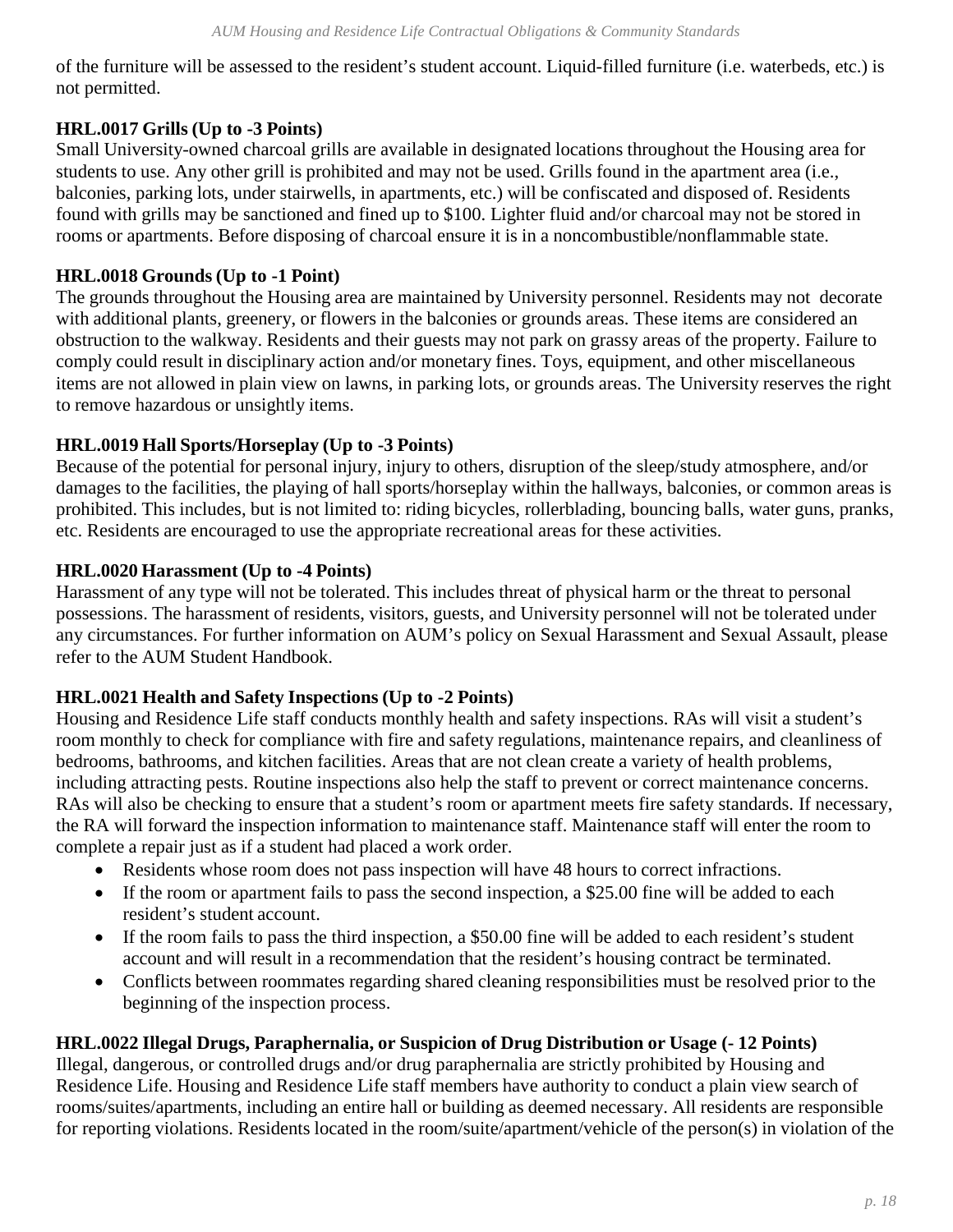drug policy are also subject to discipline by Housing and Residence Life and/or the University. Residents in violation of this policy may also face criminal prosecution.

Housing and Residence Life has a zero-tolerance policy for the possession, distribution, and/or use of illegal drugs/drug paraphernalia. All individuals involved will be held responsible for any illegal substances found in the room/suite/apartment/vehicle. Failure to comply with Housing and Residence Life's drug policy may result in sanctions, including but not limited to the following:

- Removal from Housing with full payment of housing contract required.
- Referral to the University judicial system for possible disciplinary action, including suspension or expulsion.

Housing and Residence Life will contact Campus Police immediately to assist with drug-related violations.

#### <span id="page-19-0"></span>**HRL.0023 Keys (Up to -2 Points)**

Upon checking in, a student will sign out any necessary keys for occupancy in Housing. The student's signature on the form indicates the acceptance of responsibility for the appropriate use of a key at all times. The key is given to a student for his/her use only. Do not lend a key to others or duplicate it. Residents should not be in possession of another resident's key or access card at any time. Residents should not loan their key to a guest/non-resident for any reason, purpose, or length of time.

#### **Lock Outs**

- Lock out service is provided by the Housing and Residence Life Office during regular office hours. You will be checked out a spare key to unlock your apartment. The key must then be returned within one hour. A lock out key not returned within one hour will be presumed lost and you will be charged \$50.
- After office hours and throughout weekends, lock out service is provided by the Resident Assistant on duty. After a resident's first afterhours lock out, a \$5 fee will be charged for each future lock out.
- Do not request to be let into some one else's apartment.
- Housing and Residence Life staff members are not authorized to permit access to a resident's apartment by anyone other than the resident assigned to that apartment.
- Photo identification must be shown to the staff member at the time of the lock out to verify that the resident is, in fact, a resident of that room.
- Excessive lock outs (i.e., three or more per month) will result in disciplinary action.

#### **Lock Changes**

- If a student loses their key, he or she should report it immediately to the Housing and Residence Life Office. A lock change request will then be submitted. The lock will be changed, and new keys will be issued to the student and roommate(s) for security. The student will be charged \$50 for the lock change.
- The Housing and Residence Life Office will issue a student a spare key until the lock is changed.

#### <span id="page-19-1"></span>**HRL.0024 Laundry (Up to -1 Point)**

All Housing areas are equipped with centrally located laundry facilities for the use of Housing residents only. Please use caution when operating machines. Overloading the machines can cause damage to the articles being washed and create the potential for an electrical fire. Residents are encouraged to stay with their laundry. Neither AUM nor Housing and Residence Life will be responsible for lost or stolen articles in the laundry facility. If a washer or dryer malfunctions, please contact the Housing and Residence Life Office for assistance. A student may contact the RA on duty after hours for further assistance. The staff member will notify Housing and Residence Life for repair. Any residents that allow their guests to use the laundry facilities will be subject to disciplinary action, including a fine of up to \$100.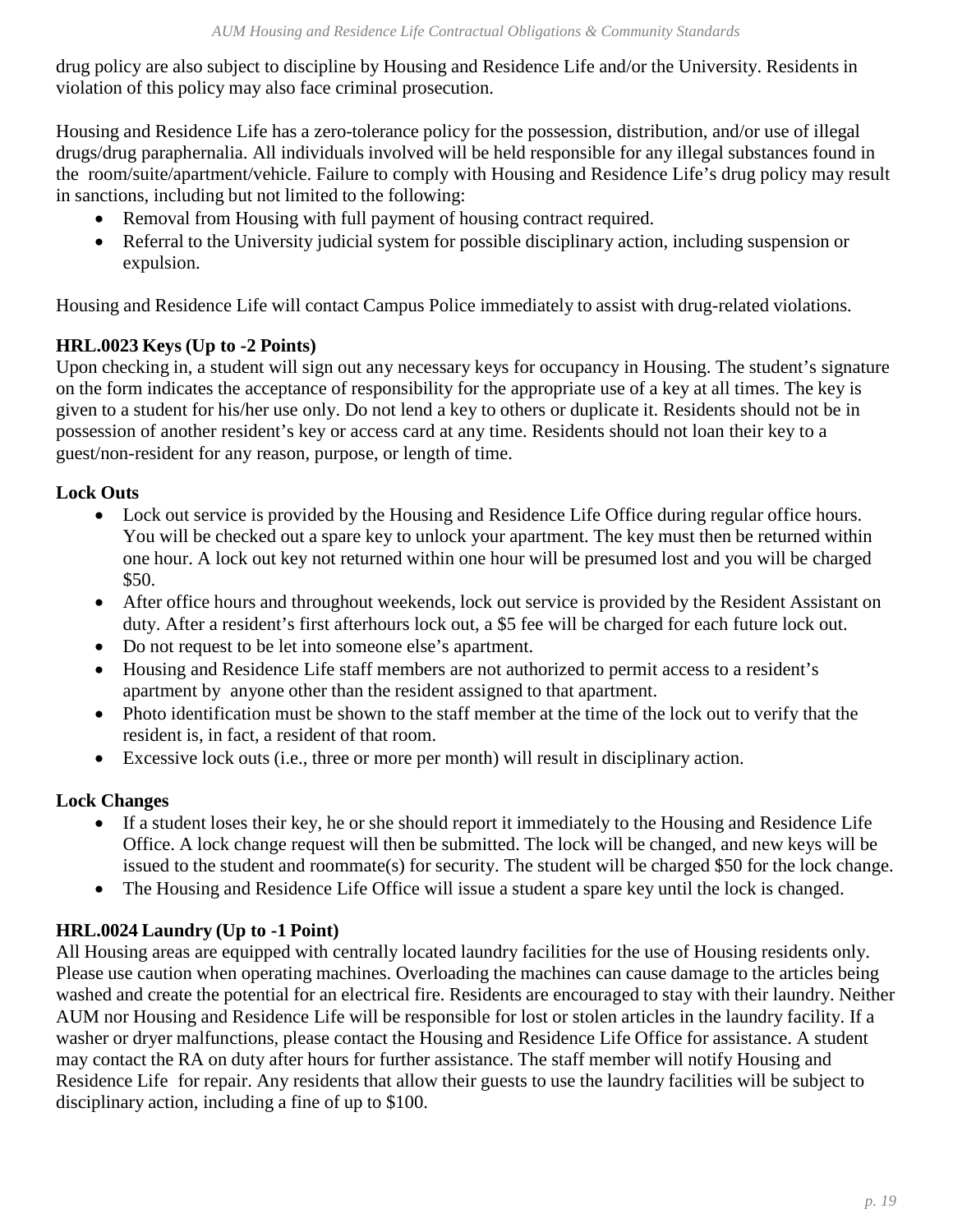#### <span id="page-20-0"></span>**HRL.0025 Mandatory Meetings (Up to -2 Points)**

Housing and Residence life reserves the right to call mandatory meetings as deemed necessary by appropriate staff. Nonattendance at any mandatory meeting will result in a \$25 fine, disciplinary action, and/or other appropriate sanctions. A mandatory meeting is defined as a meeting for an individual, room, suite, hall, or building as deemed necessary by appropriate staff. This includes meetings scheduled with administrative officials, hall staff, Campus Police, or Housing and Residence Life. If you are unable to attend a mandatory meeting due to class conflict, you must contact the appropriate staff member at least 24 hours prior to the meeting.

#### <span id="page-20-1"></span>**HRL.0026 Open Flames and Heaters (Up to -2 Points)**

Heaters and other items that require an open flame to operate or that produce heat (e.g. Bunsen burners, space heaters, candles including decorative alcohol burners, halogen torch floor lamps, etc.) are not allowed in Housing. Burning of incense and herbs is also prohibited. Failure to comply with any portion of the above referenced policy will result in disciplinary action, which may include a fine of \$25 per occurrence.

#### <span id="page-20-2"></span>**HRL.0027 Pets (Up to -3 Points)**

For health and sanitary purposes, pets are not permitted in the residence halls or apartments, except for fish in properly maintained aquariums (10 gallons or less) and animals necessary for residents with disabilities. Violating this policy will result in an automatic \$100 fine. Residents requesting special accommodations must be registered with the Center for Disability Services (CDS). The resident must have documentation submitted to Housing and Residence Life from CDS as well.

#### <span id="page-20-3"></span>**HRL.0028 Posting Policy (Up to -1 Point)**

The posting of materials in public areas must be approved by the Housing and Residence Life Office. The Housing and Residence Life Office reserves the right to refuse postings that contain rude, vulgar, indecent, or obscene expressions. Hallways and windows are considered public areas and are subject to the same restrictions as other public postings. Only Housing and Residence Life staff members may post and remove banners, posters, flyers, and other printed materials in the residence halls or apartment complexes. Housing and Residence Life will approve items with a designated signature and date. Items that do not have the stamp and approval of Housing and Residence Life will be removed immediately. Only Housing and Residence Life functions or announcements may be placed in the glass areas and on doors. Fliers are not permitted to be posted on entrance doorways. Establishments not associated with the University (i.e., businesses, restaurants, taverns, etc.) may not post flyers in any residential area.

#### <span id="page-20-4"></span>**HRL.0029 Profanity Towards Housing Staff (Up to -2 Points)**

Profanity towards staff members will not be tolerated in or around on-campus facilities. Violating this policy will result in a monetary fine of up to \$50 per occurrence.

#### <span id="page-20-5"></span>**HRL.0030 Public Areas (Up to -1 Point)**

Housing and Residence Life must approve any usage of residence hall facilities by residents, recognized student organizations, and/or any other person or group.

#### <span id="page-20-6"></span>**HRL.0031 Rape and Sexual Assault/Misconduct (-12 Points)**

Auburn University at Montgomery (AUM) is committed to providing a learning, working, and living environment that promotes personal integrity, civility, and mutual respect and is free of discrimination due to race, color, religion, age, national or ethnic origin, disability, or veteran status, and sex, sexual orientation, gender identity, and all forms of sexual misconduct. Sex discrimination violates an individual's fundamental rights and personal dignity. AUM considers sex discrimination in any of its forms to be a serious offense. This policy refers to all forms of sex discrimination committed against students, including but not limited to: unfair treatment based on an individual's sex/gender, sexual harassment, sexual assault, sexual misconduct, and sexual violence by other students, employees, or third parties.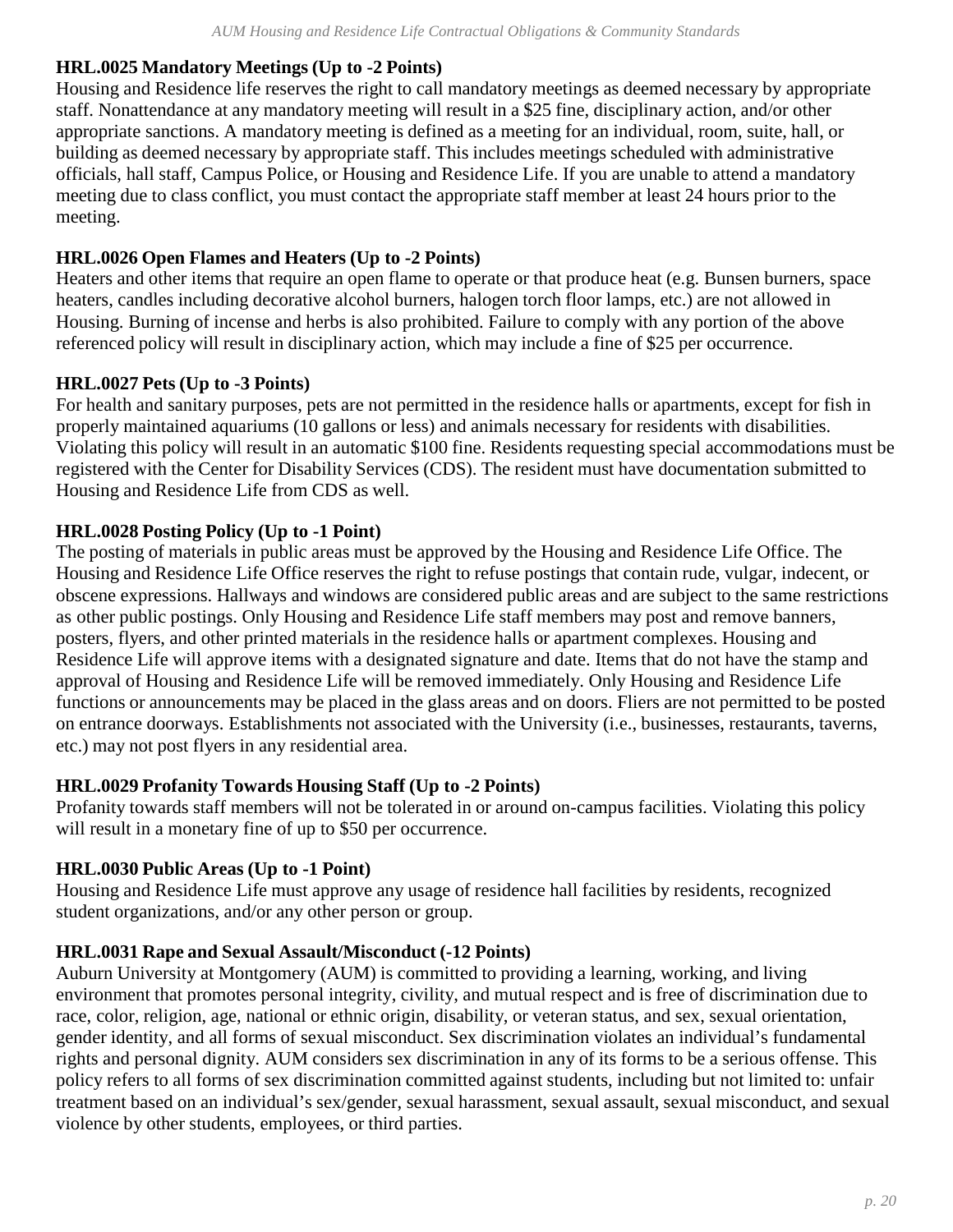#### <span id="page-21-0"></span>**HRL.0032 Recreation (Up to -1 Point)**

Housing and Residence Life provides a variety of games that may be checked out through The Commons front desk with a picture ID. Destruction of recreational items or failure to return items may result in disciplinary action and replacement costs.

#### <span id="page-21-1"></span>**HRL.0033 Residence Hall Safety (Up to -12 Points)**

The following actions are violations of hall policies, state, and federal regulations: tampering or playing with fire extinguishers, smoke detectors, exit lights, emergency lights, or removal of smoke detectors, smoke detector batteries, or otherwise propping stairwell fire doors, obstructing halls and stairways with furniture debris and other materials is a violation of Residence Hall policies and state and federal regulations. These actions are also subject to monetary fines. Violating this policy will result in a fine of up to \$100.

#### **Fire Drills**

All persons inside the building during emergency drills are required to evacuate the building. Failure to evacuate the building for any reason may result in disciplinary action.

#### **Fire Safety Regulations**

It is essential that residents observe the following fire safety regulations:

- Do not leave appliances unattended while in use.
- Do not overload electrical circuits.
- No open flames (i.e., candles, incense, kerosene lamps, etc.) or any incendiary devices are permitted in the residence halls, rooms/suites/apartments.
- Fireworks are prohibited.
- Electrical appliances with exposed heating elements are prohibited in The Commons. (See list of appliances not approved by Housing and Residence Life.)
- Motorcycles, motor scooters, and other internal combustible engines must be parked in approved parking lots. Bicycles may not be kept in hallways/stairwells, attached to fire equipment, or placed in any manner that interferes with exiting from the building.
- Smoking is prohibited inside all on campus buildings.
- **Do not** cover or disconnect the smoke detectors.

#### **Sprinkler System—The Commons, Warhawk Hall, and P-40 Place**

The Commons, Warhawk Hall and P-40 Place residence halls are equipped with a sprinkler system as part of the fire safety equipment required in a high-rise building. It is a violation of state law to tamper with this sprinkler system or any other life-safety equipment. Intentionally setting off the sprinkler system in this building could result in thousands of dollars' worth of damage to University and residents' property. Any person caught tampering with the sprinkler system will be prosecuted to the fullest extent of the law and will be removed from student housing immediately. Damages that result from tampering with fire safety equipment or from a fire will be charged to the responsible party.

#### <span id="page-21-2"></span>**HRL.0034 Responsibility for the Room (Damages/Decorations) (Up to -2 Points)**

Housing and Residence Life encourages students to personalize their rooms. Room decorations such as pictures, posters, and other items can transform a student's room into a comfortable home, but certain restrictions are necessary.

- Decorations are encouraged if they do not create health problems, fire hazards, or room damage.
- Nails are not permitted. Only removable hooks that adhere to the wall can be used. (Please take care to hang items so that walls are not damaged.)
- Do not cover peepholes or fire alarms.
- All University furniture must stay in the assigned room.
- All decorations in common areas are subject to the approval of roommates.
- Wall murals are not permitted.
- Double-sided tape, contact paper, and wallpaper are not permitted.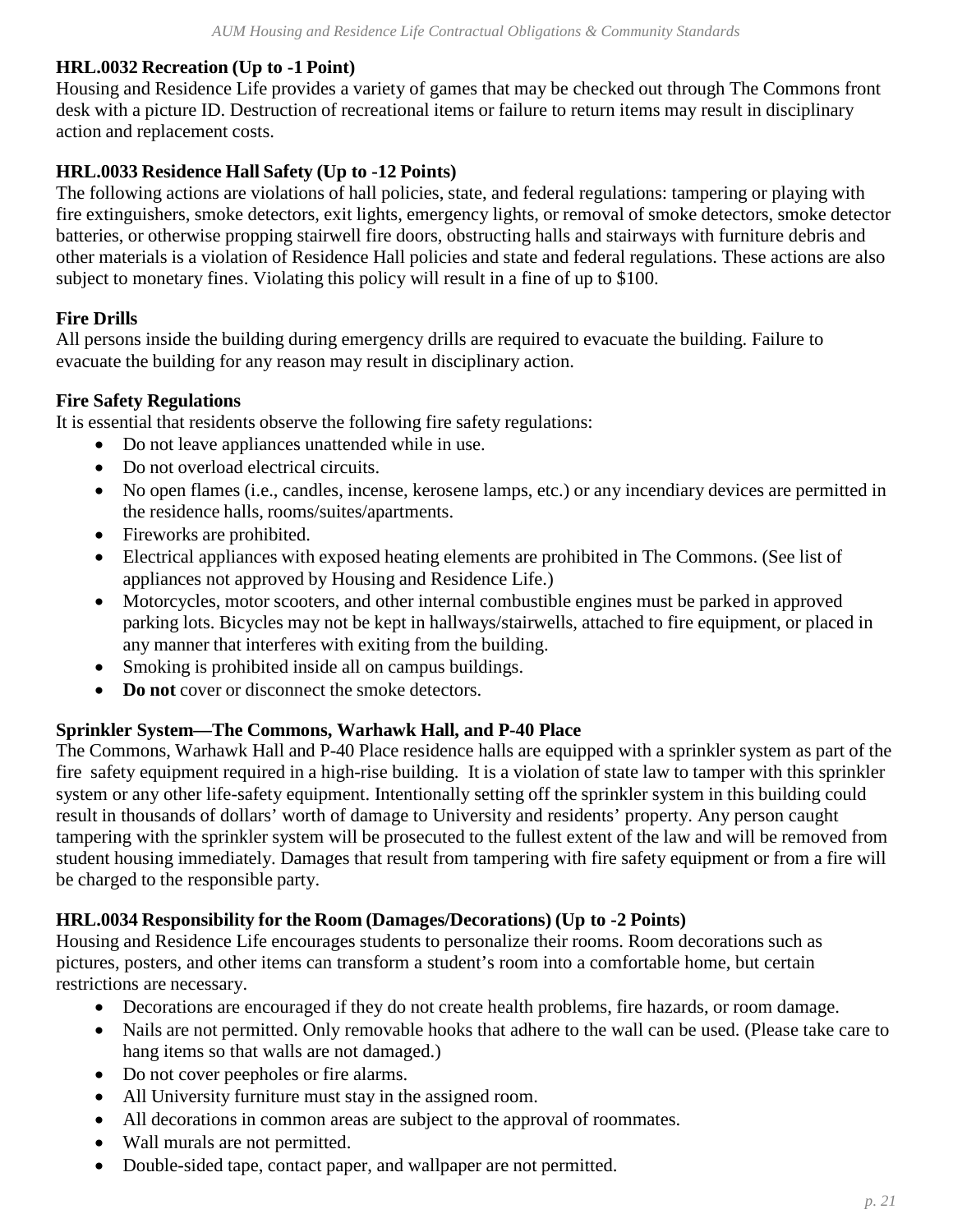Individual decorations must follow these guidelines:

- Do not string decorations from room to room or from hallway to hallway.
- Halogen lamps are not permitted.
- No colored light bulbs are permitted in the University-provided light fixtures; this hinders the staff from conducting inspections.
- The use of empty beer, liquor, or other controlled substance bottles as decoration will not be permitted.
- Each resident must take reasonable care (as determined by staff) of their room, apartment, and its furnishings.
- Residents may not introduce into their rooms or common areas any furnishings or equipment that obstruct exits and create safety and/or fire hazard.
- Residents who fail to adhere to this policy are subject to damage charges and disciplinary sanctions.

#### <span id="page-22-0"></span>**HRL.0035 Roommate Trespassing/Illegal Room Changes (Up to -3 Points)**

A resident in a Double or Four Passenger occupancy room is entitled to use only half of the space, even if the other half of the space is unoccupied. A resident cannot move into a living space that has not been assigned to the resident. Violations of this policy will result in a fine of up to \$100, disciplinary action, and/or possible eviction. The following things are not permitted in a Double or Four Passenger occupancy room:

- Placing personal belongings on both sides of the room.
- Moving the mattress from the unoccupied portion of the room/apartment to the occupied side or shoving mattresses together.
- Failing to clean common areas.
- Encroaching upon a roommate's space. This is offensive, inconsiderate, and inconvenient to the incoming roommate.
- Allowing a person to move into the room or suite that has not been assigned by Housing and Residence Life.

If you wish to change rooms, first discuss this with your Resident Assistant. If you still want a room change, request a change through the Housing and Residence Life Office.

#### <span id="page-22-1"></span>**HRL.0036 Smoking Policy (Up to -2 Points)**

The AUM Campus, including all Housing and Residence Life buildings, are smoke-free environments. There should be no smoking anywhere on the AUM campus, to include the interior and/or exterior of the residence halls. The use of smokeless tobacco is also prohibited in any facility on AUM property. E-Cigarettes, vapors, and other such products are considered violations of the smoking policy and are subject to the same rules and restrictions as traditional cigarettes, cigars, etc. Individuals who violate the smoking policy may be subject to a fine of up to \$500 and/or appropriate disciplinary action.

#### <span id="page-22-2"></span>**HRL.0037 Solicitation and Sales (Up to -2 Points)**

Solicitation and sales are prohibited in all residence facilities and grounds without approval from Housing and Residence Life. Solicitation is any effort to ask for donations or contributions of time, money, goods, or services. Solicitation also refers to canvassing, door-to-door polling, and promotional activities. Sales are efforts to offer a product or service in return for goods, money, and other services. Individual residents may not conduct any business enterprises, exclusive of University-approved activities, within the residence halls. Furthermore, residents may not contract with vendors that provide services in resident rooms/apartments. Residence Life staff and approved resident organizations may request permission from the Director of Housing or a designee to sell or solicit in designated areas only.

#### <span id="page-22-3"></span>**HRL.0038 Theft (Up to -12 Points)**

Housing and Residence Life has a zero-tolerance policy concerning theft. Housing and Residence Life will contact Campus Police to assist with theft-related violations, which include but are not limited to: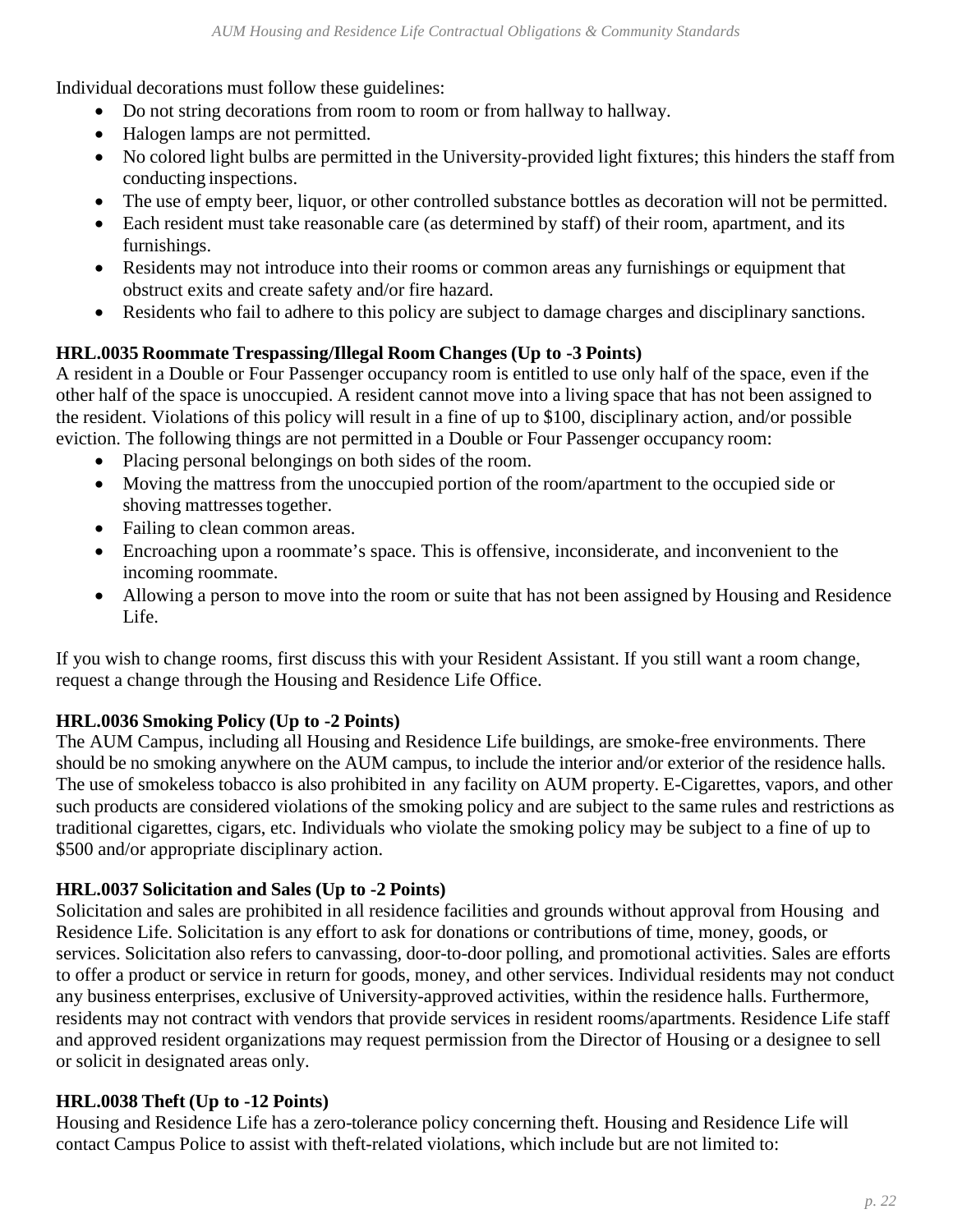- **Property theft**: stealing, attempting to steal, or assisting in the theft of any money, property, or item(s) of value not belonging to the student and/or the illegal use of property not belonging to the student.
- **Identity theft**: using credit cards, phone cards, identification cards, personal identification numbers, or other documentation belonging to another individual for fraudulent transactions. This includes the unauthorized use of another resident's Warhawk ID card and/or theft of another student's Warhawk ID card.

Theft violations may result in, but are not limited to, the following sanctions:

- Immediate eviction from University housing. Upon eviction, all costs (i.e., remaining portion of housing contract) will be assumed by the evictee.
- Criminal charges may be filed.
- Referral for evaluation at the AUM Counseling Center.
- Further sanctions/behavioral consequences.

#### <span id="page-23-0"></span>**HRL.0039 Trash (Up to -1 Point)**

Residents are expected to properly dispose of all trash items in the location designated for their area. The designated areas for trash are:

- The Courtyards: The dumpster in the parking lot nearest your building.
- The Commons: The dumpster located between P-40 Place and The Commons
- Warhawk Hall: The dumpster located in the service drive
- P-40 Place: The dumpster located between P-40 Place and The Commons

Do not place trash in hallways, stairwells, balconies, parking lots, or laundry facilities. During move-in and move out, all trash should be placed in the dumpster outside the residence hall or apartment rea. Failure to comply may result in, but is not limited to, a \$25 fine being assessed to the resident's account.

#### <span id="page-23-1"></span>**HRL.0040 Vandalism (Up to -4 Points)**

There is no acceptable excuse for purposely damaging University or personal property. Any resident who commits an act of vandalism will be charged for the cost of the damage, including replacement or repair, and will face strict disciplinary action, including dismissal from the residence hall. If damages are found, the resident may be fined.

#### <span id="page-23-2"></span>**HRL.0041 Violence (-12 Points)**

Housing and Residence Life has a zero-tolerance policy concerning acts of violence. Physical abuse or conduct that threatens or endangers the health or safety of any resident will result in immediate and serious disciplinary action, including eviction from University housing. Residents who have been assaulted or have information regarding any type of assault should seek assistance from a Housing and Residence Life staff member and contact Campus Police at 334-244-3424. Housing and Residence Life will contact Campus Police immediately to assist with violence-related violations.

#### <span id="page-23-3"></span>**HRL.0042 Visitation and Overnight Guests (Up to -3 Points)**

Every guest is subject to University rules and regulations which affirm each student's right to study, sleep, and privacy. It is the duty of the resident host to monitor and accept responsibility for the behavior of guests. All guests in any residence hall must be escorted by the host resident of that building at all times. The University reserves the right to deny access to any guest if it has been determined that the individual has disturbed, disrupted, or endangered any residents.

Residents are permitted to have guests in their rooms between the hours of 9 AM and midnight, Sunday-Thursday. **Residents are permitted to have a maximum of two guests at any given time**. Open visitation, with roommate consent, may occur on Fridays beginning at 9 AM. and lasting until midnight on Sunday. Any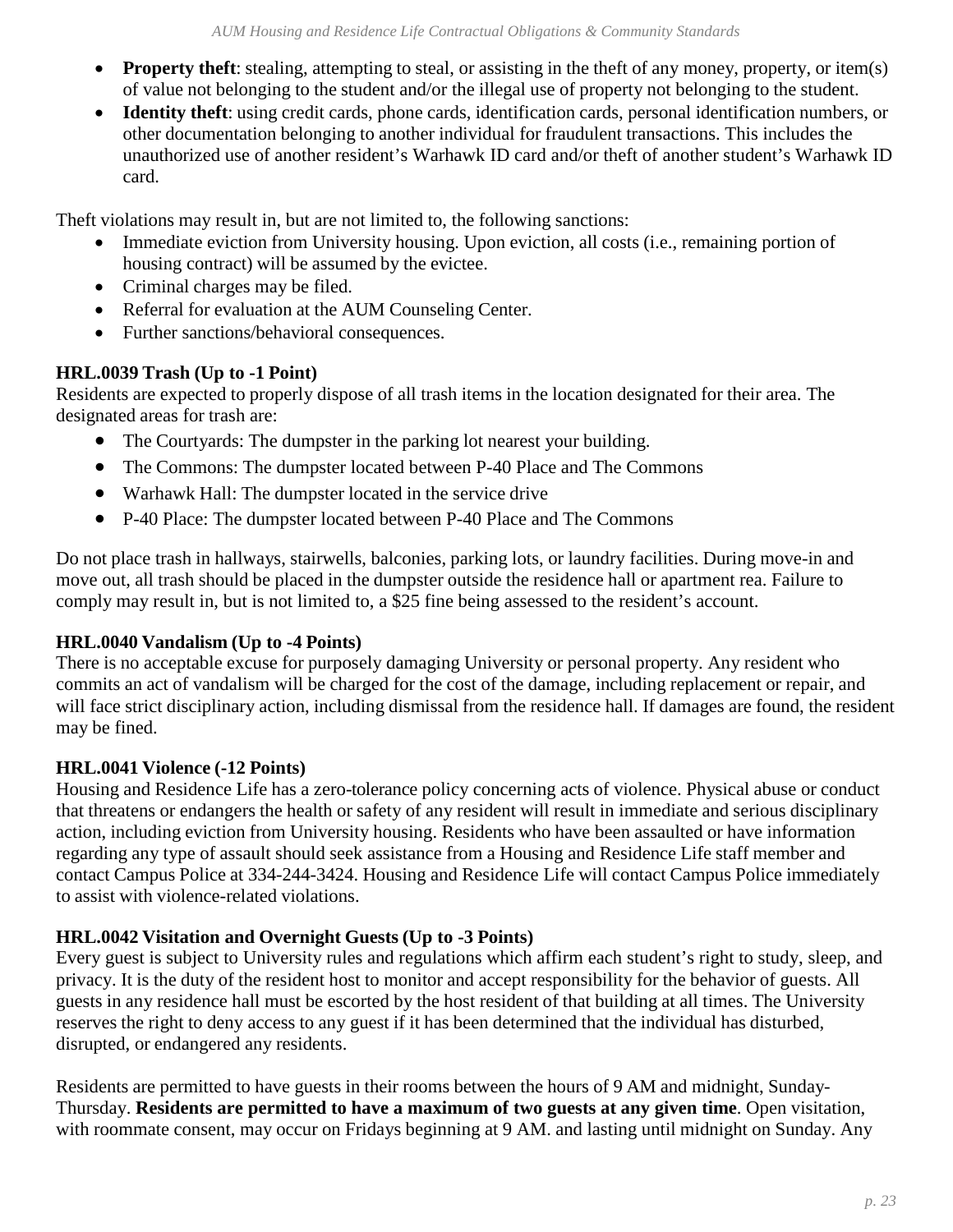guest exceeding a four hour stay between the hours of midnight and 8 AM during open visitation will be considered an overnight guest and must be registered as such.

Overnight guests must be at least 18 years of age and must have photo identification in their possession. Residents are responsible for completing an Overnight Guest form, which can be retrieved from an RA, in order to have an overnight guest in the residence hall. Overnight guests of the same sex are limited to staying in a resident's room no more than 3 nights per month. Consent of the roommate(s) must be obtained.

#### **Overnight guests of the opposite sex are NOT permitted in a resident's room under any circumstances.**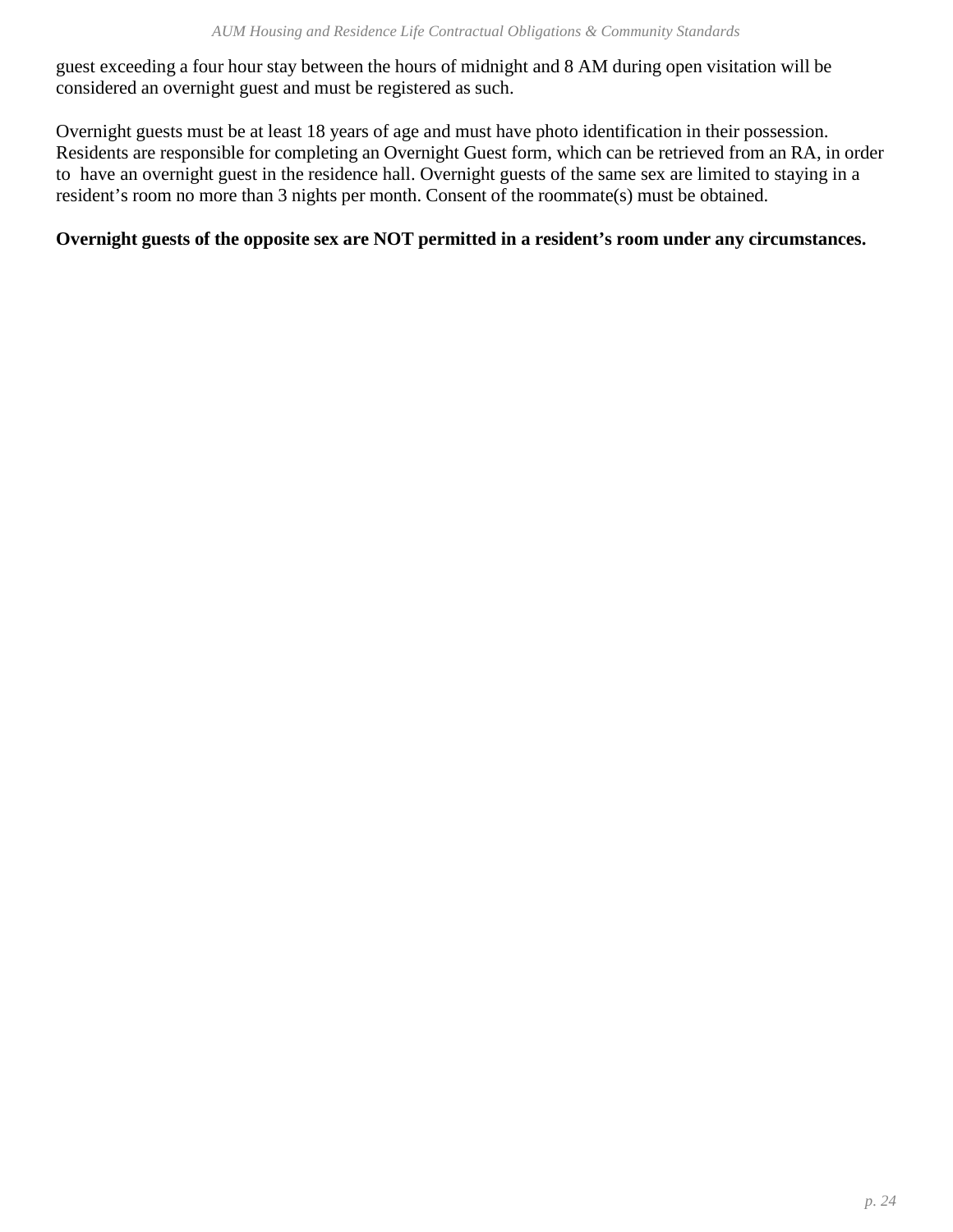# <span id="page-25-0"></span>**EMERGENCY PROCEDURES**

#### <span id="page-25-1"></span>**Medical Assistance**

Student Health Services in the School of Nursing provides medical services to AUM students. Students must show an AUM student identification card at the time of treatment. Student Health Services is in Irma B. Moore Hall and is open from 8 AM to 5 PM, Monday-Friday, while classes are in session.

If medical assistance is needed outside these hours, students are advised to seek medical attention through their own physician or another medical treatment facility such as an after-hours outpatient clinic or hospital emergency room. Since students are responsible for the entire cost of medical treatment received at facilities other than AUM Student Health Services, they are encouraged to participate in the low-cost health insurance program sponsored through the AUM Student Government Association.

For more information, you may contact the Student Health Services office at 334-244-3281 or the Office of Student Affairs at 334-244-3620.

#### <span id="page-25-2"></span>**Fire Prevention**

Even with the best efforts, a fire may still occur. Since fire and smoke spread rapidly, all occupants must know what to do and be prepared to act quickly. If you see or smell smoke or see a fire, immediately activate the fire alarm. Next, call AUM Campus Police at 334-244-3424 and give them your name, location of the fire, and any other pertinent information. Then, evacuate the building along with the other residents and stand by to advise the fire department and University officials on details of the fire. Evacutracs are located in the lobby The Commons and in P-40 Place. Residents should be familiar with their location.

Sounding a false alarm, tampering with firefighting equipment, smoke detectors, or sensors, or setting a fire within a University building, is a felony offense and will result in arrest and disciplinary action. All students must wait until notified by Housing and Residence Life staff or Campus Police before re-entering the building after a fire alarm.

The Housing and Residence Life office will arrange to have fire drills every semester. Upon hearing a fire alarm, immediately evacuate the building.

#### <span id="page-25-3"></span>**Tornado/Severe Weather Warning**

When a tornado warning is issued for the area, the following procedure will be in effect:

- 1. The Civil Defense siren located next to The Courtyards will sound a continuous warning for three minutes.
- 2. Residents should tune a radio or television to a local station for weather information and continue to listen for updates.
- 3. An AUM Police cruiser will patrol the campus to assist persons in finding cover and relaying information.

# <span id="page-25-4"></span>**Shelter Options**

#### <span id="page-25-5"></span>**The Courtyards**

Residents should go to their bathrooms of their apartment with the door closed or 1<sup>st</sup> floor apartment of your building.

#### <span id="page-25-6"></span>**The Commons**

Residents should seek shelter in the interior hallway or bathroom of their suite with the door closed.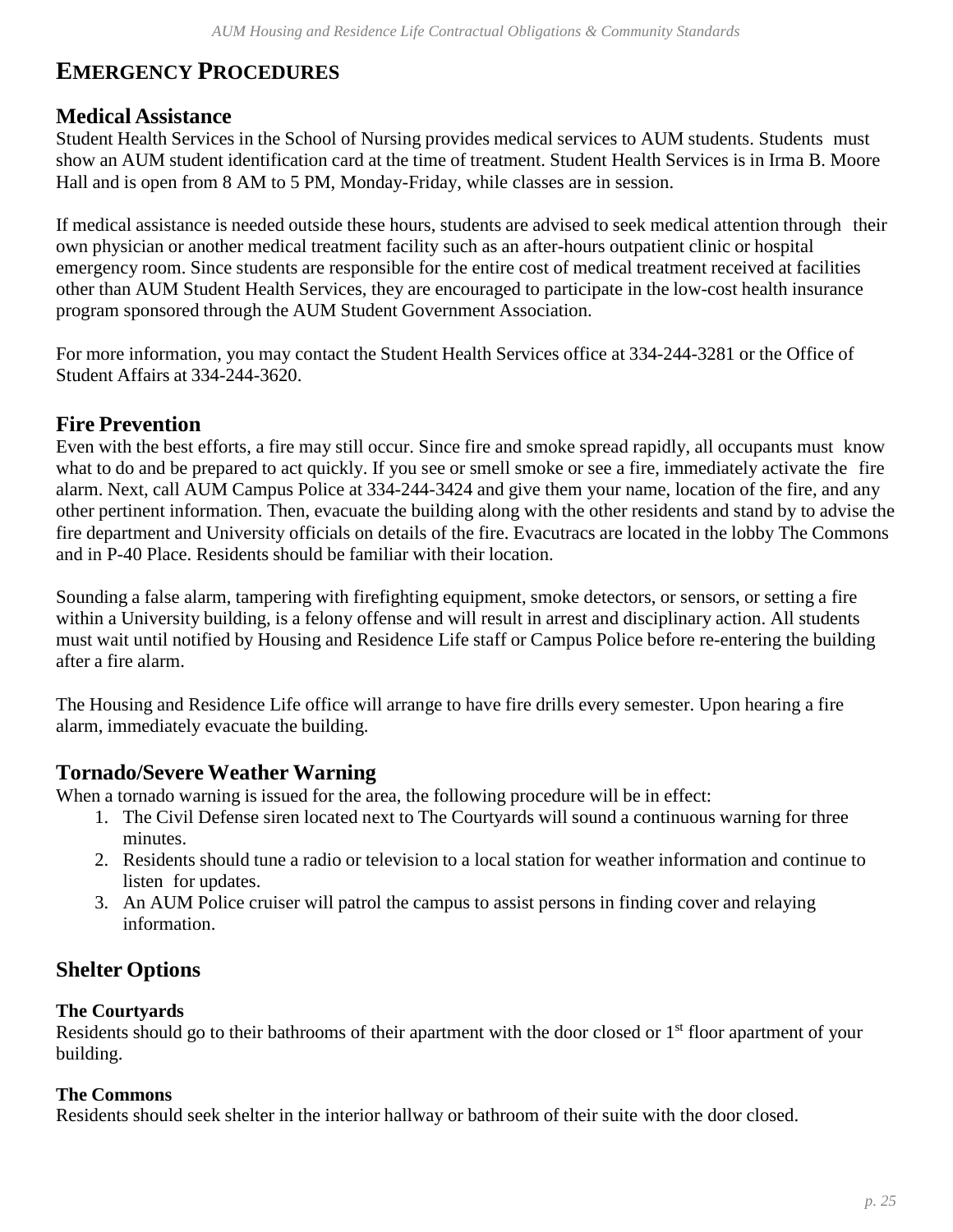#### <span id="page-26-0"></span>**Warhawk Hall**

Residents should seek shelter in the bathroom of their apartment with the door closed or interior hallway near the bathroom vanity area.

#### <span id="page-26-1"></span>**P-40 Place**

Residents should seek shelter in the storm shelter located on the first floor of the building.

Other hallways, study areas, laundry areas, or areas that have windows are unsafe locations during a tornado. When the warning has been cancelled, Campus Police will issue an "All Clear" advisory.

#### <span id="page-26-2"></span>**Hurricane**

The decision to evacuate residents from University housing during a hurricane will be based on factors such as size/intensity of the storm and the time at which a hurricane warning is issued. The Chancellor, in consultation with the AUM Emergency Management Team, will determine if classes are cancelled and when/if the University will be closed.

The Housing and Residence Life Office will coordinate resident evacuation procedures. Residents who have no alternative housing locations will be evacuated to a designated campus shelter.

The Housing and Residence Life Office will coordinate the following:

- 1. What/how information will be provided to residents.
- 2. Contact phone number for information updates.
- 3. Decision regarding hosting non-residents during hurricane.
- 4. When to evacuate the residence halls.
- 5. What residents should bring to the shelter (i.e., radio, clothing, toiletries, medications, etc.).
- 6. Where to park vehicles during the hurricane.
- 7. When it is safe for residents to return to the residence halls.
- 8. Procedures to follow if damages have occurred to the residence halls and alternative housing requirements.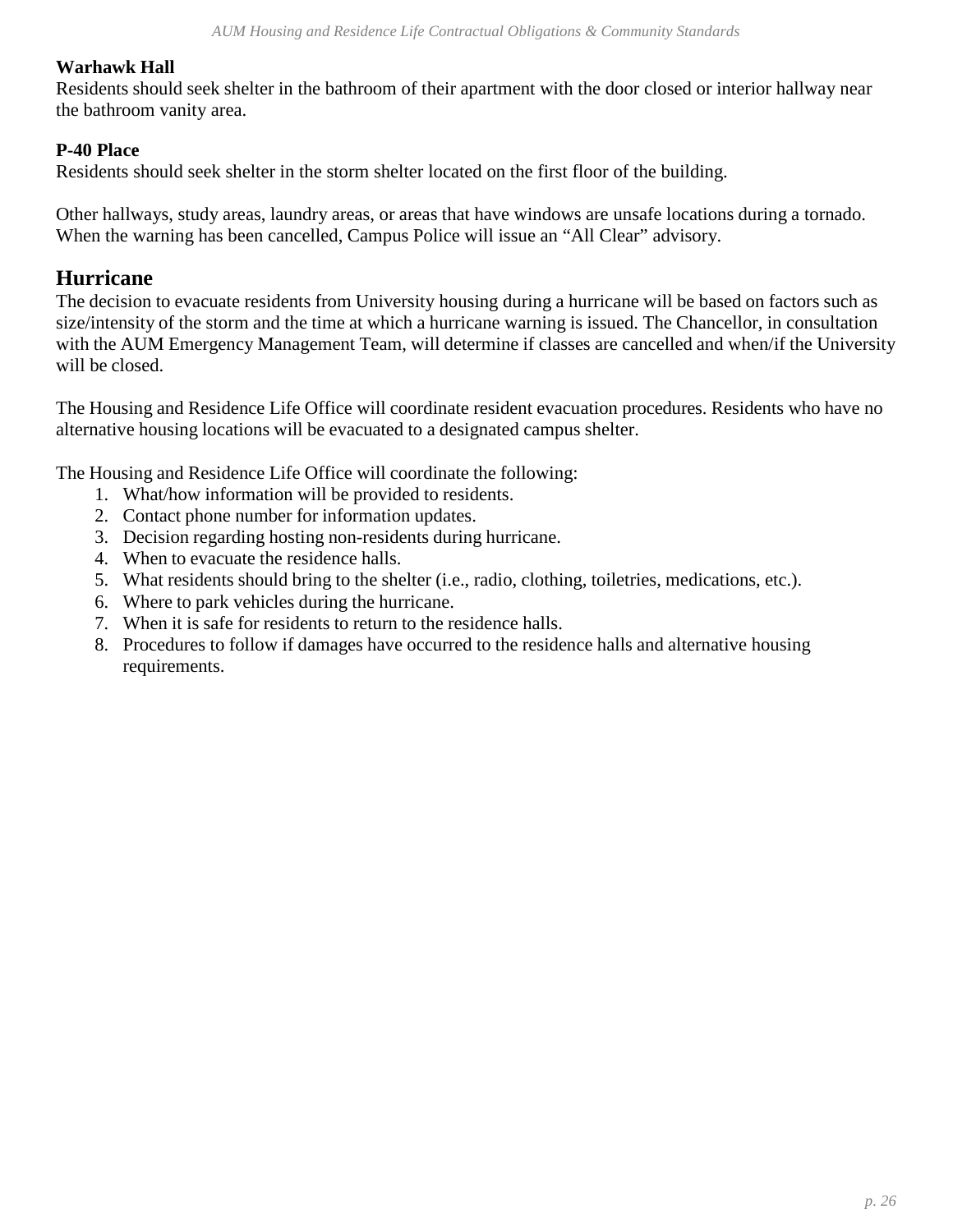# <span id="page-27-0"></span>**POLICY ENFORCEMENT**

Community Standards apply to all residents. Staff members follow Housing and Residence Life procedures dealing with appropriate violations of policies and Community Standards. All violations will be investigated thoroughly, and the appropriate sanctions and points will be determined accordingly.

Ignorance of a standard or policy does not excuse the violation. When a violation of any standard or policy is recorded on an incident report, Housing and Residence Life will meet with the resident and assign sanctions (disciplinary measures). Sanctions imposed may include, but are not limited to, points, fines, community service, required viewing of education videos, loss of privileges and eviction. Failure to respond to a request made by a staff member may result in fines and additional disciplinary action.

#### <span id="page-27-1"></span>**Peer Review Board**

The Peer Review Board (PRB) is comprised of up to 6 students who represent the residential communities, as well as the Residential Education Coordinator. It hears cases referred to them by the Residential Education Coordinator involving violations of Housing and Residence Life policies and/or the Community Standards.

#### <span id="page-27-2"></span>**Points**

All Housing residents enter Housing with 12 points accredited to their judicial record. Depending on the nature and severity of an incident, a certain number of points will be retracted from a resident found to be in violation of the community standard(s). Repeated offenses result in additional points being removed. Once a resident has lost 6 points or more, he or she may be placed on Housing probation and given further sanctions. Once a resident has lost 12 points, the resident will be recommended for eviction with full payment of Housing contract required. It is possible to lose all 12 points for one violation, depending on its severity.

Students who are removed from Housing and Residence Life for disciplinary purposes will not be permitted to visit Housing and Residence Life facilities for two semesters.